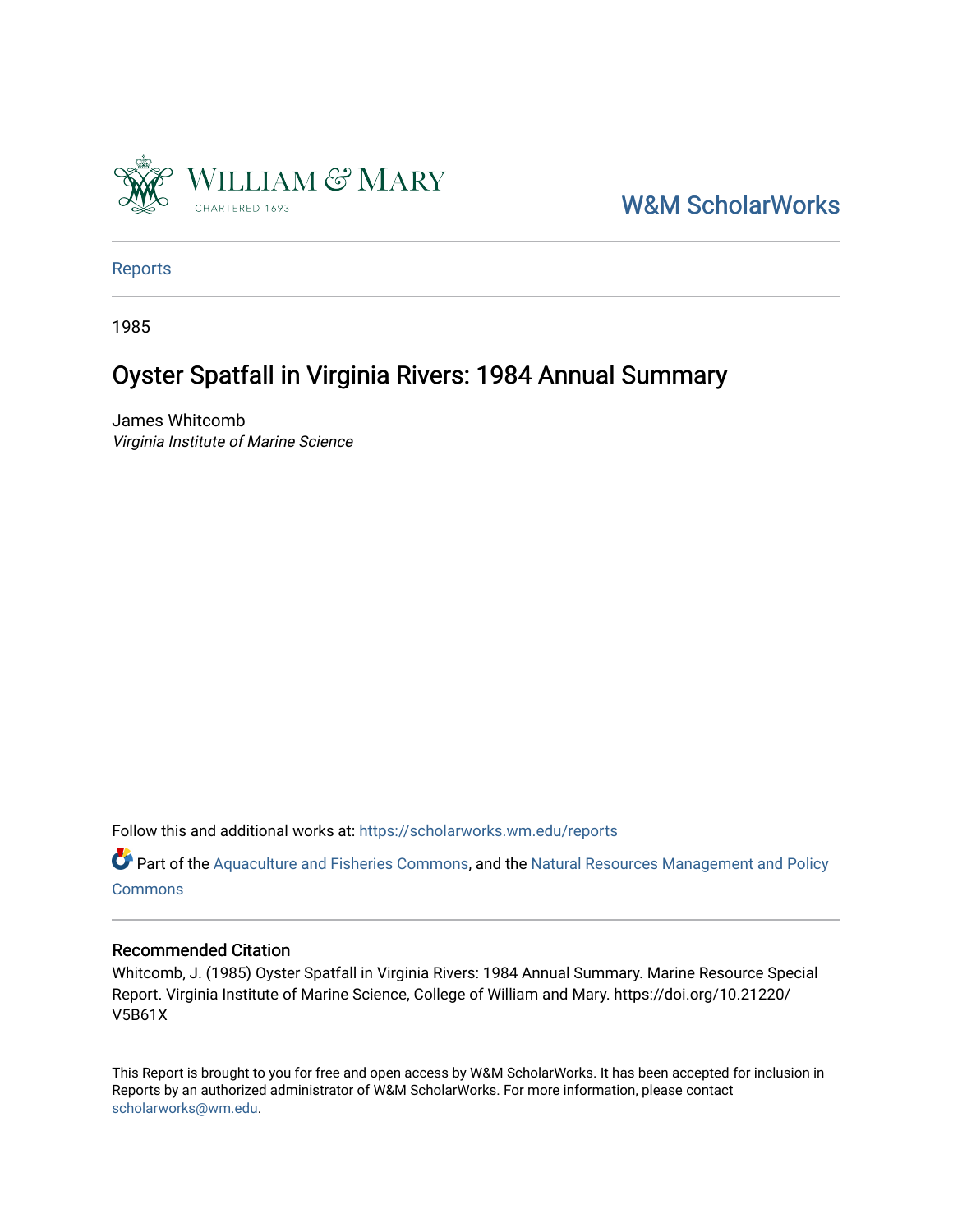

MARINE RESOURCE SPECIAL REPORT

# A Marine Advisory Service Publication of the VIRGINIA SEA GRANT PROGRAM

Virginia Institute of Marine Science Gloucester Point, Virginia 23062

1984 Annual Summary

OYSTER SPATFALL IN VIRGINIA RIVERS

BY

James Whitcomb

The Virginia Institute of Marine Science (VIMS) conducts weekly surveys from June through early October to obtain oyster spatfall information. Spat counts are made on oyster shells strung on wire and suspended from stakes on public and private beds. The number of spat on shells is counted each week of the spawning season to determine the potential of a particular area for receiving a strike and to predict the most likely period the strikes will **occur.** 

A moderate or heavy strike on shellstrings usually indicates a significant strike on exposed bottom cultch. This is especially true for cultch planted a week or two prior to the peak set.

However, a good strike on shellstrings in some localities may not always be accompanied by a good spatfall on naturally occurring bottom shell material or on shells planted too early or too late in the season. Bottom shells are often so fouled by other marine life that no room is left for small spat to attach. Moreover, even with a reasonable spatfall, survival of spat on the bottom in saltier waters may be extremely low due to predators, such as oyster drills, which eat the small spat.

Usually a light set of spat on shellstrings indicates a poor set on bottom cultch. During certain exceptional years, due probably to the absence of predators and fouling, a light set on our shellstrings may be accompanied by an above average set on the natural bottom.

The number of spat which set in one week on the smooth side of 10 shells is determined by microscopic examination; the average of the 10 shells is shown in this report as spat-per-shell-per-week. Weekly set is arbitrarily rated as follows: fair, 0.1 to 1.0; moderate, 1.1 to 10; heavy, 10.1 to 100. As an index of total seasonal spatfall, the weekly sets are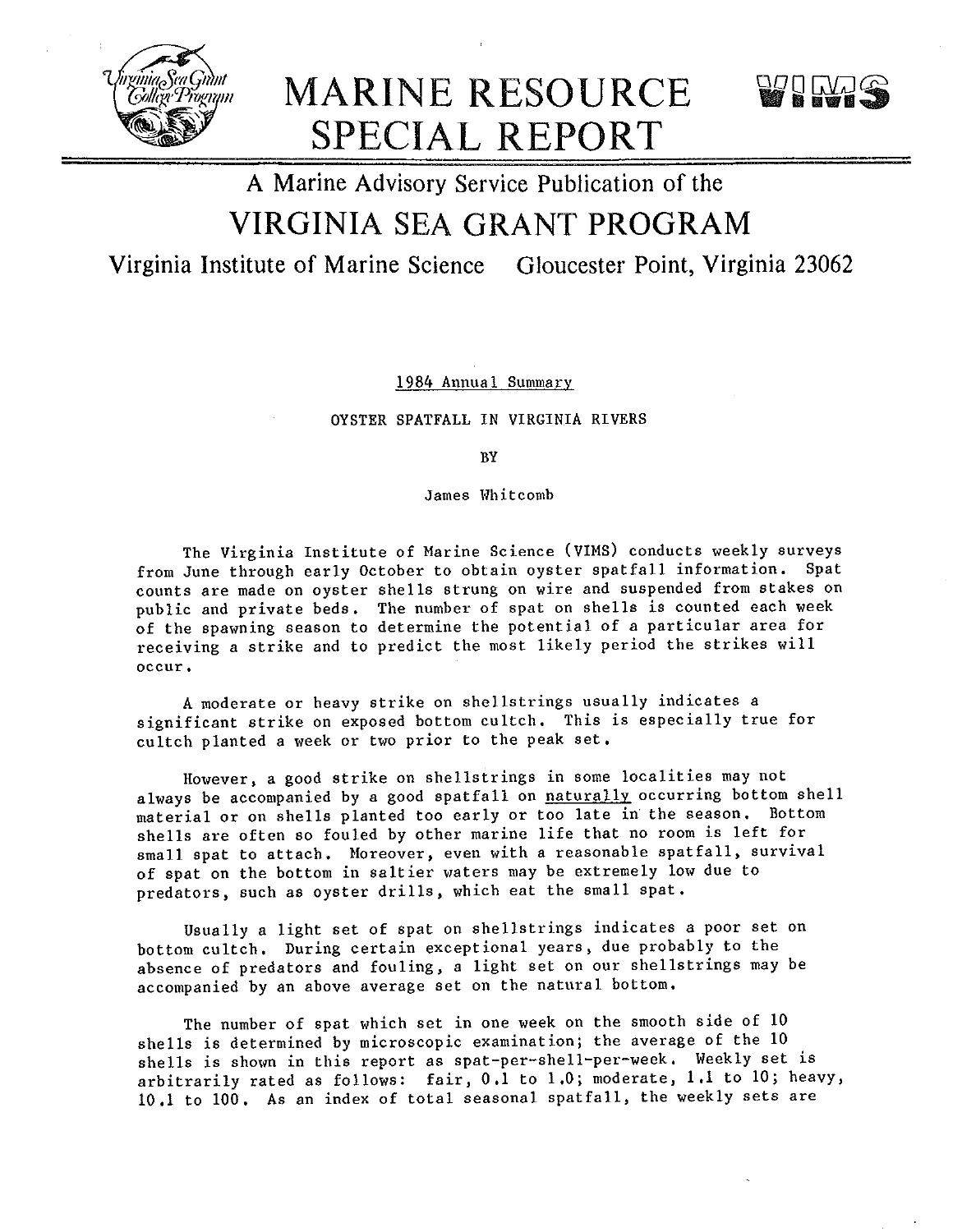summed in this report for each station (total seasonal set), In evaluating setting levels, it should be recognized that in certain rivers, such as the Rappahannock, York and Potomac, the set is typically very low or zero in many sections and only fair in others. Other systems, including the lower James and Piankatank Rivers, Mobjack Bay and Seaside of the Eastern Shore, typically receive a moderate or heavy set and, as a result, often produce quantities of seed oysters or market oysters,

The shellstring study is supplemented each year in late fall by counts of spat on natural bottom cultch, This study is made after seasonal setting has stopped and indicates how many spat have survived, Half-bushel samples of bottom cultch were collected from selected locations with a dredge during the fall of 1984, Numbers of oyster spat setting on cultch were counted, The data are expressed as number of spat per bushel,

The tabular summaries of spat-per-shell-per-week were produced by a computer program which approximates more closely one week periods, Therefore, the values shown in previous annual reports are not recaptured exactly in this report,

## Acknowledgements

We wish to express appreciation to the Virginia Marine Resources Commission personnel who did the work of putting out and collecting the shellstrings in the Mobjack Bay area, in the Piankatank River, Great Wicomico River and the Potomac River, Samples were collected by VIMS personnel at Wachapreague, The cooperation and assistance of all the above and their supervisors is gratefully acknowledged,

Drafts and final copy of this report were prepared by the VIMS Report Center,

## Summary of Setting for 1984

With the exceptions of Wilson's Creek and the Piankatank River, the set on shellstring stations in the Bay and its tributaries was the lowest set in the past five-year period. More important, the high sets of the previous four years at the James River stations did not appear, and, the setting level in the James River more closely resembled the 1976-79 period,

On the seaside of the Eastern Shore, at the VIMS station, the set was near the average set of the past five years,

## James River

At most of the stations in the James River setting began the first week of July and the peak of setting was near the end of August, The setting period extended from two to three months except at the two uppermost stations. At the latter two stations, setting began the fourth week of July and lasted only four to six weeks,

Samples of bottom cultch from areas adjacent to the shellstring stations showed that the set on natural bottom was low when compared with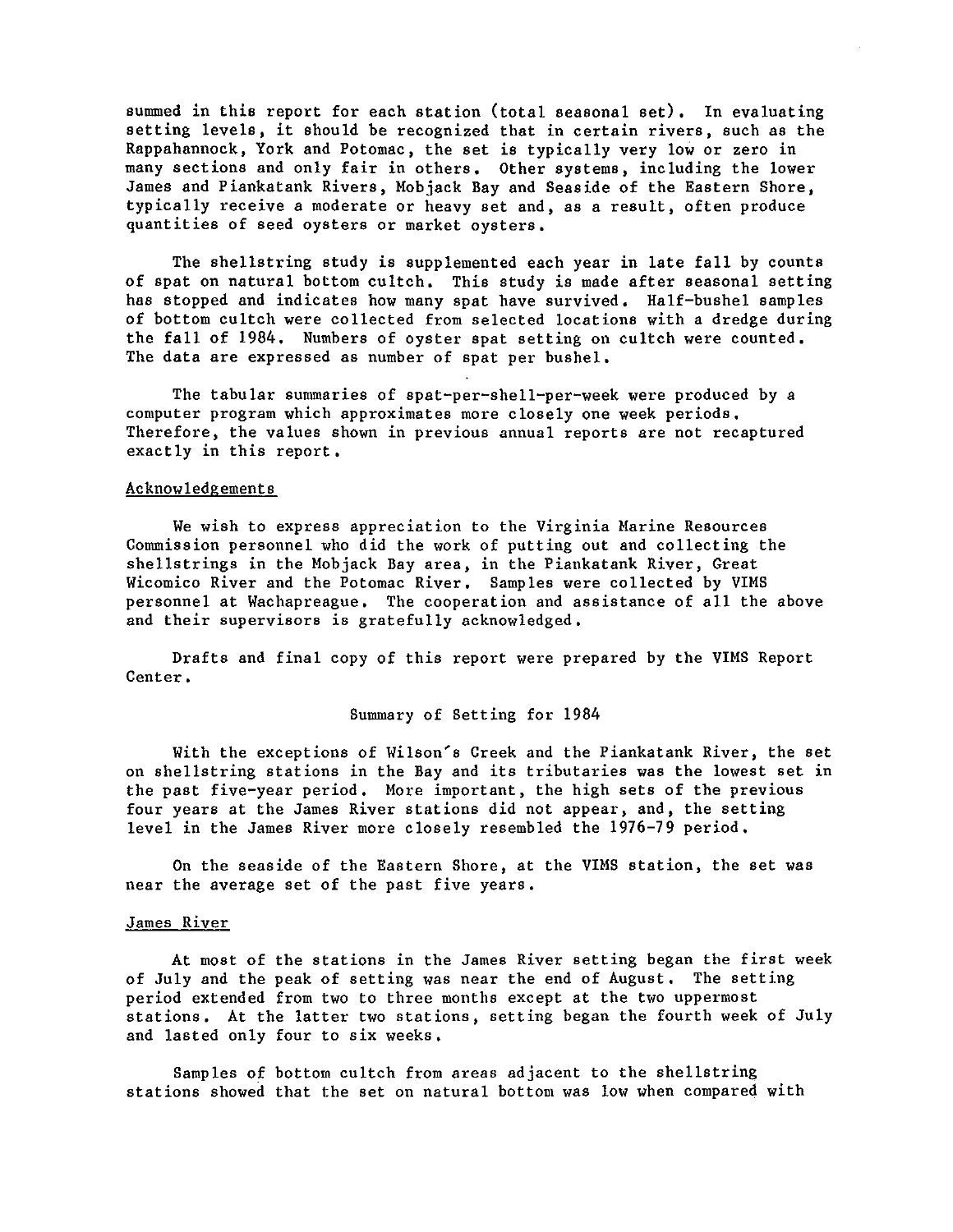the previous four years, Fouling was light at all stations and consisted of encrusting bryozoans and barnacles,

 $\mathbf{r}$ 

Following is a summary of the number of spat counted in a bushel sample of bottom material: Nansemond Ridge - 28; Naseway Shoal - 48; Brown Shoal -14; White Shoal - 8; Thomas Rock - 12; Gun Rock - 66; Wreck Shoal Offshore 69; Wreck Shoal Inshore - 169; Pt. of Shoal - 26; Mulberry Swash - 0; Horsehead Bar - 378; and Deepwater Shoal -  $200$ .

## York River

The total seasonal set at the VIMS pier was the lowest set on shellstrings since 1976, Setting began the fourth week of July and continued at a low level for six weeks,

Samples of bottom cultch on natural bottoms in the York River failed to produce a single spat. Following is a summary of the number of spat counted in a bushel sample of bottom material: Green Rock - 0; Pages Rock - 0; Aberdeen Rock -  $0$ ; and Bell Rock -  $0$ .

### Mobjack Bay

Setting at Tow Stake and Brown's Bay stations began the second and third week, respectively, of July and continued for, respectively, thirteen weeks and ten weeks, The total seasonal set was the lowest in the past five-year period,

### Ware River

Setting at the Wilson's Creek station began the first week of July and continued until the first of October, The highest set occurred in the third week of July, In comparison with the previous four years, the 1984 total seasonal set was below the average, but would rank as the second best year.

## East River

Setting began the last week of June at the East River station and continued for eleven weeks, The peak occurred in the last two weeks of July, The total seasonal set was the lowest in the past five-year period, but would be characterized as a fair set,

## Pepper Creek

Setting began the third week in July and continued for nine weeks. The total seasonal set was the lowest in the past five years, but would be characterized as a fair set,

#### Piankatank River

Setting began around the second full week of July at all of the stations above Three Branches and one week later at Three Branches, Setting continued through the second full week of September at the two downriver stations and through the first full week of October at the two upriver stations, Total seasonal set at Burton Point and Ginney Point was near the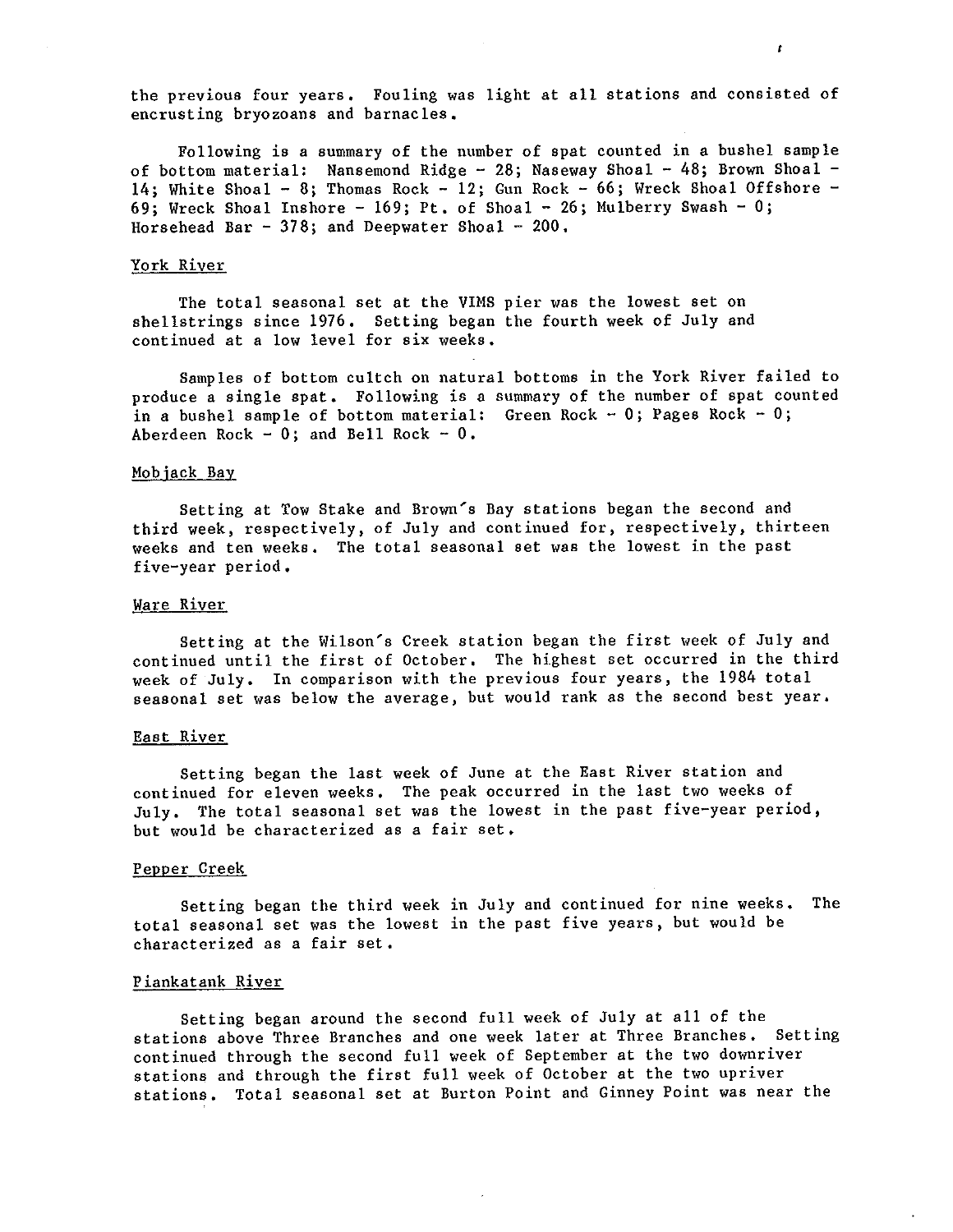average for the past five years, Although the total seasonal set at Three Branches and Palace Bar stations was lowest in the past five years, the three upriver stations set would be characterized as moderate to high and the set at Three Branches would be characterized as fair,

Following is a summary of the number of spat counted in a bushel sample of bottom material: Three Branches - 92; Burton Point - 66; Capetune - 588; Palace Bar  $-$  654; Island Bar  $-$  298; and Ginney Point  $-$  78.

## Rappahannock River

Shellstring stations were not in place in the Rappahannock River in 1984, Following is a summary of the number of spat counted in a bushel sample of bottom material: Parrotts Island Rock  $-4$ ; Drumming Ground  $-20$ ; Corrotoman Point - 36; Hog House Bar. - 0; Smokey Point Inshore - 0; Smokey Point Offshore - 0; Morattico Bar - 0; and Bowlers Rock - 0. This summary suggests that 1984 recruitment added little to the oyster stocks,

## Great Wicomico River

Spatfall appeared on the shellstrings upriver the second or third full week of July and continued until the middle or end of September, except at Glebe Point, The latter station, which was uppermost in the river, began setting at the same time but continued for only seven weeks, Downriver the continuous setting began in August and lasted two to four weeks, However, intermittent pulses of set appeared in July and September at the downriver stations, At all stations the set was the lowest in five years and at only one station, Shell Bar, and for a single week period, did the level of set exceed one spat per shell,

Samples of bottom cultch from areas adjacent to the shellstring stations showed that recruitment of spat on the bottom was low in 1984, Following is a summary of spat counts per bushel: Dameron Marsh East - 14; Fleet Point - 22; Whaleys East - 24; Cranes Creek - 28; Haynie Point - 30; and Rogue Point  $-54$ .

## Potomac River

There was no set on shellstrings at the Coan and Great Neck stations. On the remaining four stations the total seasonal set for all stations combined was thirteen spat, The shellstrings were on station from the middle of June to the middle of October, These are the lowest readings on shellstrings in the past five years for the Potomac. Although the Cornfield and Jones Shore stations had fair to high sets in 1980-83 period, the Potomac River has typically been a very low setting river,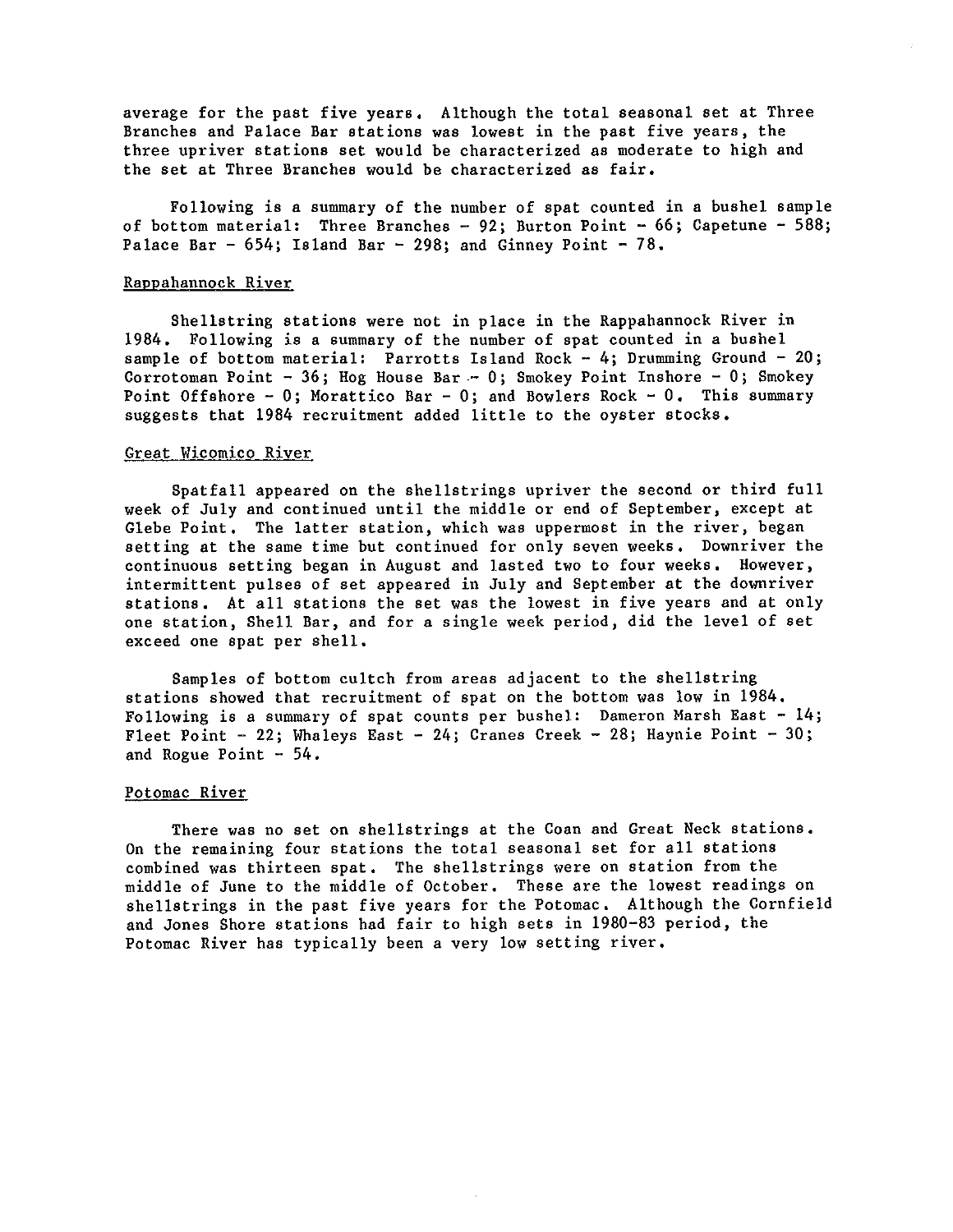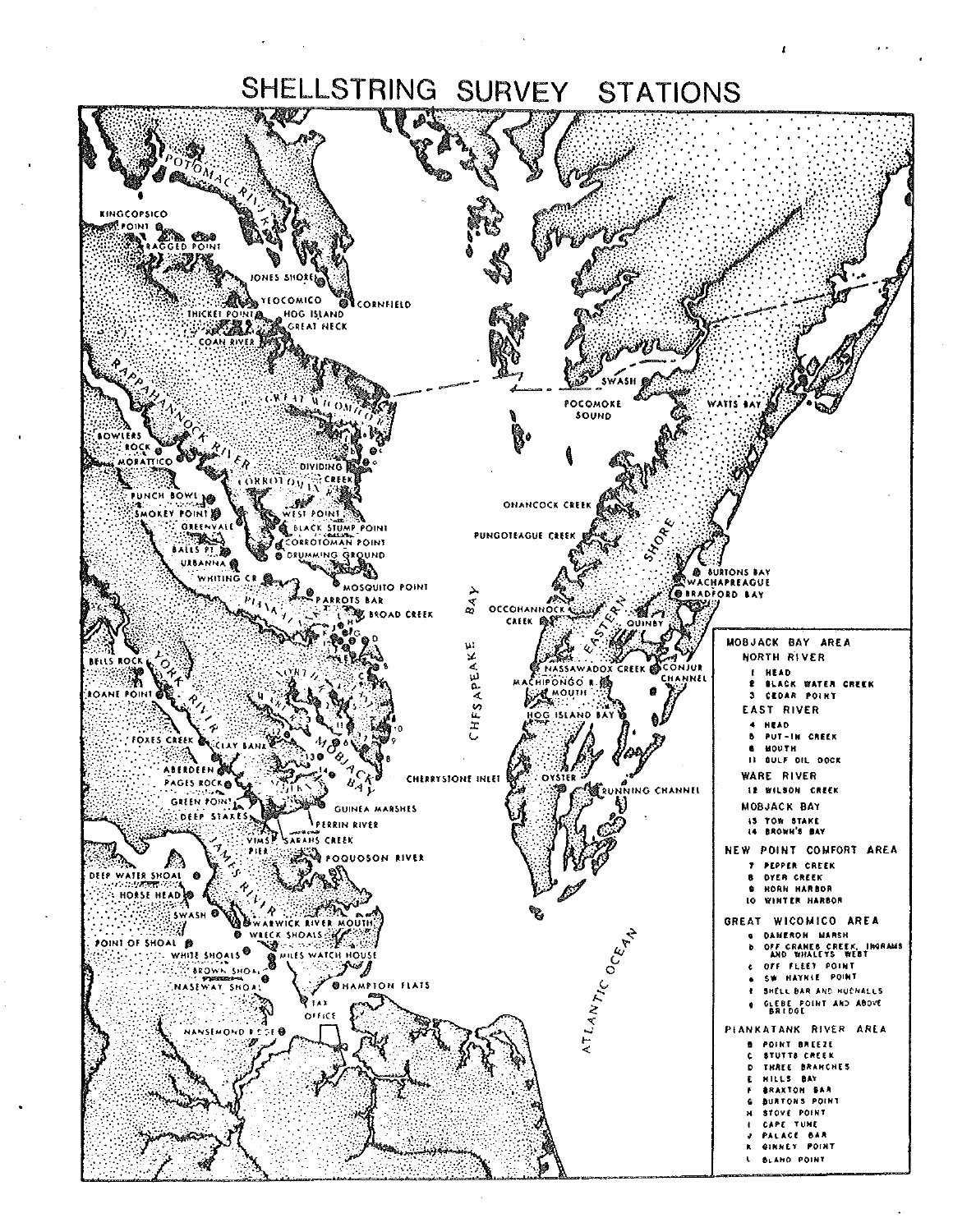## VIRGINIA INSTITUTE OF MARINE SCIENCE AND SCHOOL OF MARINE SCIENCE, THE COLLEGE OF WILLIAM AND MARY GLOUCESTER POINT, VIRGINIA 23062

## Spatfall on Shellstrings\* Annual Summary 1981-1984

#### JAMES RIVER

|                 |        |      | Nansemond Ridge |      |        | Naseway Shoal |       |      |           |      | Brown Shoal |      |
|-----------------|--------|------|-----------------|------|--------|---------------|-------|------|-----------|------|-------------|------|
| Dates Exposed** | 1981   | 1982 | 1983            | 1984 | 1981   | 1982          | 1983  | 1984 | 1981      | 1982 | 1983        | 1984 |
| Jun 18-25       | --     | 0.0  | 0.0             | 0.0  | $\sim$ | 0.0           | 0.0   | 0.0  | --        | 0.0  | 0.0         | 0.0  |
| Jun 25-Jul 2    | --     | 0.0  | 0.0             | 0.0  | 2,4    | 0.0           | 0.0   | 0.0  | 0.1       | 0.0  | 0.0         | 0.0  |
| $Ju1 2-9$       | 0.4    | 0.4  | 0.0             | 0.4  | 6.4    | 0.9           | 0.2   | 0,1  | 1.6       | 0.3  | 0.0         | 0.3  |
| Jul 9-16        | 0.3    | 1.8  | 1.5             | 0.4  | 28.7   | 5.3           | 7.7   | 0.0  | 3.6       | 4.1  | 1.6         | 0.1  |
| Jul 16-23       | 11.7   | 1.2  | 2.4             | 0.7  | 61.8   | 19.6          | 7.7   | 1.2  | 2.9       | 5.1  | 4.2         | 0.2  |
| Jul 23-30       | 7.3    | 3.4  | 9.4             | 0.6  | 14.3   | 20.6          | 57.8  | 1.9  | 1.1       | 1.2  | 10.0        | 1.2  |
| Jul 30-Aug 6    | 8.2    | 2.7  | 14.5            | 0.6  | 114.2  | 21.6          | 41.1  | 0.7  | 3.0       | 3.3  | 8.5         | 1.1  |
| Aug $6-13$      | 1.9    | 3.3  | 10.4            | 0.2  | 47.5   | 8.9           | 39.2  | 0.4  | 5.9       | 1.6  | 2.1         | 0.3  |
| Aug 13-20       | 1.6    | 2.8  | 0.1             | 3.0  | 23.8   | 10.2          | 4.8   | 5.5  | 1.7       | 3.3  | 0.3         | 1.1  |
| Aug $20 - 27$   | --     | 1.7  | 1.2             | 3.5  | 3.5    | 3.9           | 19.4  | 13.3 | 1.1       | 1.0  | 1.3         | 6.2  |
| Aug 27-Sep 3    | ma ani | 1.7  | 0.6             | 3,4  | 2.7    | 2.6           | 5.1   | 13.3 | 0.2       | 3.6  | 0.5         | 6.0  |
| Sep $3-10$      | --     | 1.7  | 2.5             | 2.0  | 0.7    | 2.6           | 20.4  | 4.4  | 0.2       | 0.6  | 0.7         | 2.2  |
| Sep 10-17       | --     | 0.6  | 2.6             | 0.1  | 1.0    | 1.3           | 18.1  | 0.1  | 0.3       | 2.6  | 0.7         | 0.0  |
| Sep 17-24       | 0.0    | 0.6  | 0.6             | 0.1  | 0.3    | 3.1           | 2.1   | 0.1  | 0.1       | 0.5  | 1.2         | 0.0  |
| Sep 24-Oct 1    | 0.1    | 0.3  | 0.4             | 0.1  | 0.5    | 1.7           | 0.6   | 0.0  | 0.0       | 1.3  | 0.1         | 0.0  |
| Oct $1-8$       | --     | 1.0  | 0.3             | 0.0  | 0.5    | 1.3           | 0.3   | 0.0  | 0.0       | 0.5  | 0.1         | 0.0  |
| Oct 8-15        | ---    | 0.0  | 0.2             | 0.0  | 0.3    | 0.2           | 0.2   | 0.0  | 0.0       | 0.0  | 0.0         | 0.0  |
| Oct 15-22       | $-$    | 0.1  | 0.0             | 0.0  | 0.0    | 0.0           | 0.0   | 0.0  | $-\cdots$ | 0.0  | 0.0         | 0.0  |
| Oct 22-29       | --     | 0.1  | 0.0             | 0.0  | --     | 0.0           | 0.0   | 0.0  | --        | 0.0  | 0.0         | 0.0  |
| Oct 29-Nov 5    |        | 0.0  | ---             |      | --     | 0.0           | --    |      | --        | --   | --          |      |
|                 |        |      |                 |      |        |               |       |      |           |      |             |      |
| <b>TOTALS</b>   | 31.5   | 23.4 | 46.7            | 15.1 | 308.6  | 103.8         | 224.7 | 41.0 | 21.8      | 29.0 | 31.3        | 18.7 |

 $\sim 10^{-1}$ 

\* Shows spat per shell (smooth side only). General Guide to Setting: \*\* Dates shown are for 1984. Dates in other years were approximately the same. **were approximately the same.** 1.1 to 10.0 spat per shell= moderate **Not sampled in previous years.** 10.l to 100 spat per shell= heavy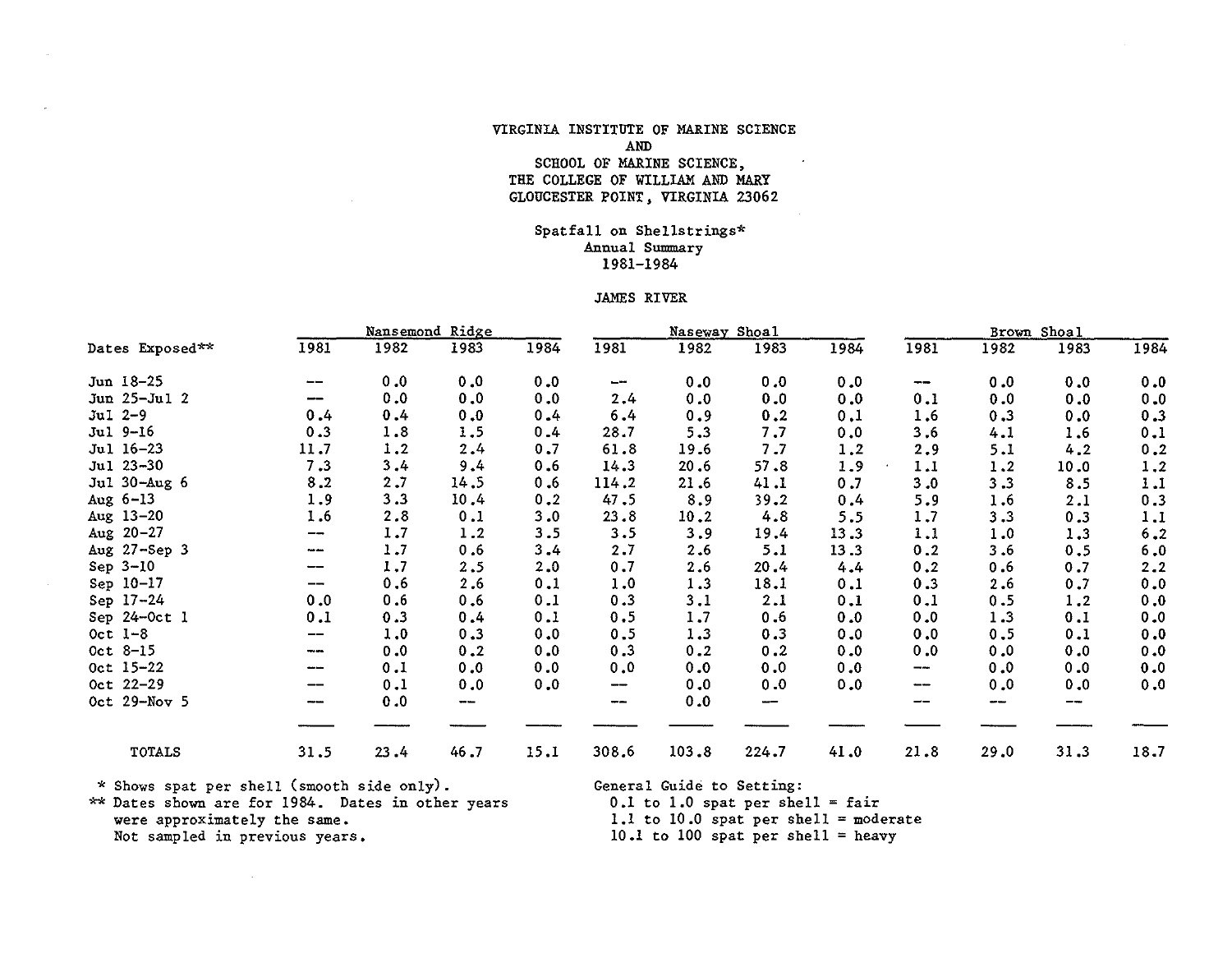## JAMES RIVER

|                 |      | Miles Watch House                     |      |      |                          | White Shoal |      |      |                                     |         | Wreck Shoal Offshore |      |
|-----------------|------|---------------------------------------|------|------|--------------------------|-------------|------|------|-------------------------------------|---------|----------------------|------|
| Dates Exposed** | 1981 | 1982                                  | 1983 | 1984 | 1981                     | 1982        | 1983 | 1984 | 1981                                | 1982    | 1983                 | 1984 |
| Jun 18-25       | --   | 0.0                                   | 0.0  | 0.0  | $\overline{\phantom{m}}$ | 0.0         | 0.0  | 0.0  | $\hspace{0.05cm}$ $\hspace{0.05cm}$ | 0.0     | 0.0                  | 0.0  |
| Jun 25-Jul 2    | 0.3  | 0.0                                   | 0.0  | 0.0  | 1.0                      | 0.0         | 0.0  | 0.0  | 0.7                                 | 0.0     | 0.0                  | 0.0  |
| $Jul 2-9$       | 1.2  | 0.5                                   | 0.0  | 0.1  | 1.3                      | 0.8         | 0.0  | 0.1  | 0.0                                 | 1.0     | 0.0                  |      |
| Jul 9-16        | 2.1  | 0.7                                   | 4.2  | 0.0  | 11.1                     | 2.5         | 1.8  | 0.0  | 5.3                                 | 2.9     |                      | 0.1  |
| Jul 16-23       | 7.8  | 1.9                                   | 8.5  | 0.2  | 17.9                     | 1.5         | 7.7  | 1.8  | 24.4                                | 3.5     | 4.0                  | 0.1  |
| Jul 23-30       | 0.8  | 2.3                                   | 5.4  | 0.2  | 7.4                      | 5.9         | 15.3 | 0.9  | 5.5                                 |         | 10.0                 | 0.9  |
| Jul 30-Aug 6    | 5.0  | 1.7                                   | 16.3 | 1.0  | 11.8                     | 5.2         | 35.7 | 1.2  | 8.1                                 | 4.3     | 13.3                 | 1.9  |
| Aug $6-13$      | 2.3  | 4.4                                   | 6.3  | 0.7  | 15.0                     | 2.5         | 11.6 | 1.0  | 3,4                                 | 6.6     | 55.2                 | 1.8  |
| Aug 13-20       | 0.7  | 0.4                                   | 0.3  | 2.8  | 4.0                      | 2.8         | 1.2  | 1.4  |                                     | 4.1     | 12.3                 | 0.4  |
| Aug $20 - 27$   | 0.5  | 1.1                                   | 1.5  | 5.7  | 2.6                      | 2.2         | 3.3  | 6.3  | 2.3                                 | 2.2     | 0.1                  | 2.2  |
| Aug 27-Sep 3    | 1.6  | 3.6                                   | 1.0  | 5.6  | 0.7                      | 2.4         |      |      | 1.6                                 | 1.9     | 3.5                  | 5.5  |
| Sep $3-10$      | 0.0  | 0.7                                   | 1.0  | 0.3  | 0.3                      |             | 2.5  | 6.3  | 0.1                                 | 6.2     | 2, 2                 | 5.5  |
| Sep 10-17       | 0.1  | 0.0                                   | 2.1  | 0.0  |                          | 2.6         | 2.9  | 1.4  | 0.0                                 | 0.7     | 2.3                  | 2.2  |
| Sep 17-24       | 0.0  | 0.0                                   | 0.2  |      | 0.2                      | 0.3         | 1.6  | 0.0  | 0.5                                 | 0.6     | 1.3                  | 0.3  |
| Sep 24-Oct 1    |      |                                       |      | 0.0  | 0.1                      | 1.0         | 0.3  | 0.0  | 0.0                                 | 0.2     | 0.1                  | 0.2  |
|                 | 0.1  | 0.0                                   | 0.0  | 0.0  | 0.0                      | 0.1         | 0.4  | 0.1  | 0.1                                 | 0.1     | 0.3                  | 0.0  |
| Oct $1-8$       | 0.1  | 0.0                                   | 0.0  | 0.1  | 0.2                      | 0.2         | 0.2  | 0.0  | 0.3                                 | 0.0     | 0.2                  | 0.1  |
| Oct 8-15        | 0.2  | $\hspace{0.05cm}$ – $\hspace{0.05cm}$ | 0.0  | 0.0  | 0.0                      | 0.0         | 0.1  | 0.0  | 0.1                                 | 0.0     | 0.0                  | 0.0  |
| Oct 15-22       | 0.0  | $\cdots$                              | 0.0  | 0.0  | --                       | 0.0         | 0.0  | 0.0  | ----                                | $- - -$ | 0.0                  | 0.0  |
|                 |      |                                       |      |      |                          |             |      |      |                                     |         |                      |      |
| <b>TOTALS</b>   | 22.8 | 17.3                                  | 46.8 | 16.7 | 73.6                     | 30.0        | 84.6 | 20.4 | 52.4                                | 34.3    | 104.8                | 21.2 |

 $\alpha$ 

 $\ddot{\phantom{a}}$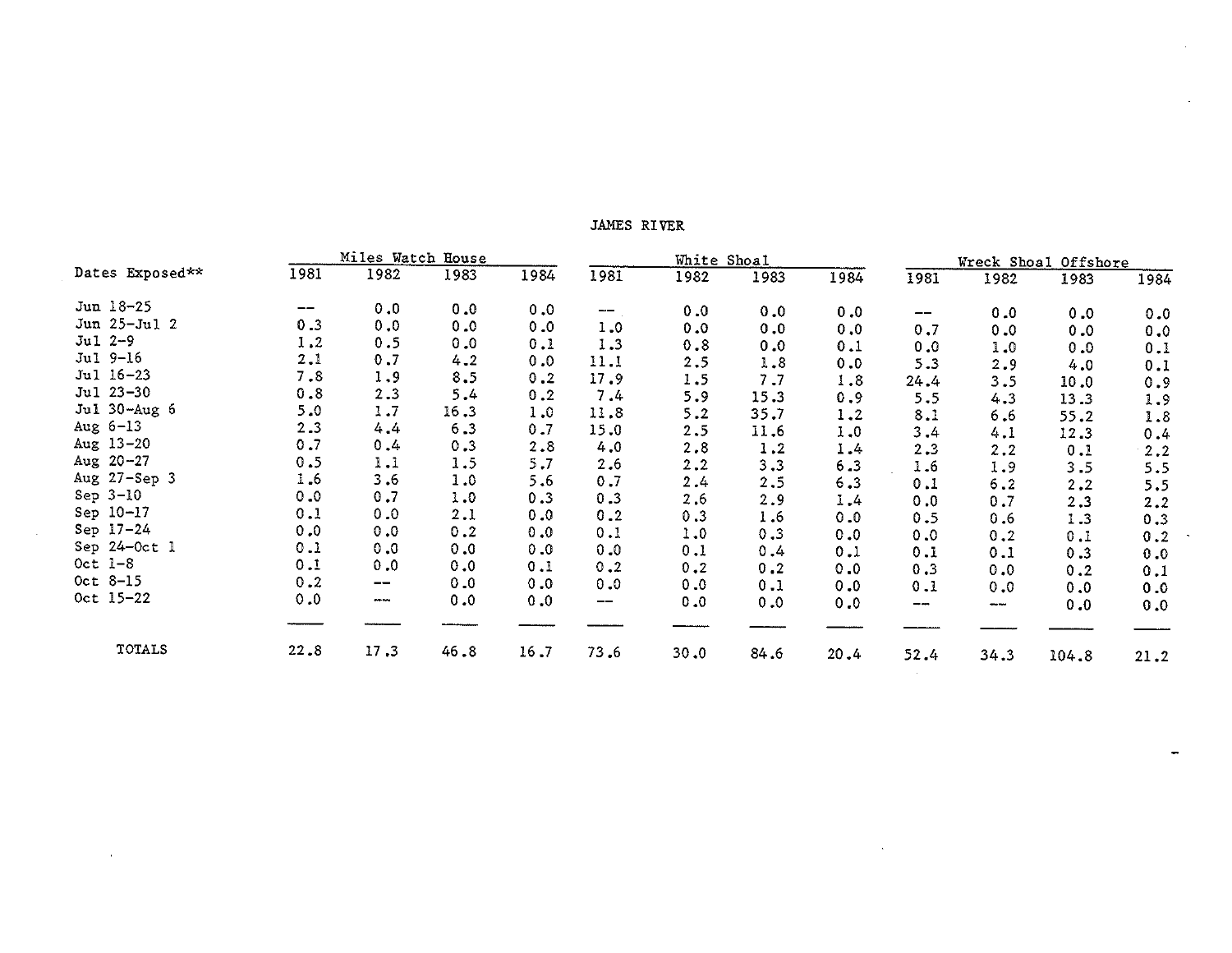|                 |      |      | Horsehead Bar |      | Mulberry Swash |       |       |      | Point of Shoal |       |      |      |
|-----------------|------|------|---------------|------|----------------|-------|-------|------|----------------|-------|------|------|
| Dates Exposed** | 1981 | 1982 | 1983          | 1984 | 1981           | 1982  | 1983  | 1984 | 1981           | 1982  | 1983 | 1984 |
| Jun 18-25       | ---  | 0.0  | 0.0           | 0.0  | ---            | 0.0   | 0.0   | 0, 0 | $\sim$         | 0.0   | 0.0  | 0.0  |
| Jun 25-Jul 2    | 1.3  | 0.0  | 0.0           | 0.0  | 2.2            | 0.0   | 0.0   | 0.0  | 0.4            | 0.0   | 0.1  | 0.0  |
| $Jul 2-9$       | 2.1  | 1.6  | 0.0           | 0.0  | 2.1            | 0.1   | 0.0   | 0.0  | 2.5            | 0.5   | 0.0  | 0.1  |
| $Ju1 9-16$      | 10.1 | 0.6  | 5.7           | 0.0  | 11.9           | 3.7   | 0.0   | 0.0  | 6.4            | 0.3   | 4,4  | 0.0  |
| Jul 16-23       | 40.3 | 1.3  | 15.5          | 0.0  | 51.2           | 3.7   | 15.5  | 0.7  | 40.1           | 1.6   | 18.3 | 0.3  |
| Jul 23-30       | 3.9  | 4.8  | 8.3           | 2.9  | 1.7            | 7.6   | 15.9  | 10.3 | 3.2            | 1.9   | 9.0  | 2.7  |
| Jul 30-Aug 6    | 5.3  | 2.2  | 36.2          | 2.2  | 4.9            | 16.4  | 218.0 | 1.8  | 10.1           | 2.6   | 10.9 | 2.2  |
| Aug $6-13$      | 4.5  | 1.7  | 14.1          | 1.1  | 8.2            | 7.3   | 49.8  | 3,6  | 2.6            | 2.7   | 9.1  | 4.0  |
| Aug $13-20$     | 2.2  | 0.7  | 1.4           | 2.3  | 2.4            | 2.1   | 2.5   | 2.5  | 3.3            | 0.3   | 1.7  | 4.1  |
| Aug $20 - 27$   | 2.6  | 0.0  | 8.8           | 9.0  | 1.9            | 1.3   | 15.2  | 7.6  | 4.1            | 0.2   | 10.2 | 4.8  |
| Aug 27-Sep 3    | 0.7  | 1.6  | 2,4           | 9.0  | 0.5            | 12.1  | 7.5   | 7.6  | 1.3            | 4.4   | 3.2  | 4.8  |
| Sep 3-10        | 0.1  | 0.2  | 2.6           | 0.8  | 0.0            | 0.8   | 7.8   | 2.6  | 0.1            | 1.3   | 7.6  | 0.2  |
| Sep 10-17       | 0.1  | 0.1  | 1.1           | 0.4  | 0.2            | 0.1   | 0.5   | 0.3  | 0.0            | 1.3   | 2,5  | 0.1  |
| Sep 17-24       | 0.1  | 0.0  | 0.5           | 0.0  | 0.0            | 0.4   | 1.1   | 0.2  | 0.0            | 0.7   | 0.4  | 0.0  |
| Sep 24-Oct 1    | 0.0  | 0.2  | 0.0           | 0.0  | 0.4            | 0.0   | 0.0   | 0.0  | 0.0            | 0.1   | 0.0  | 0.2  |
| Oct $1-8$       | 0.0  | 0.0  | 0.0           | 0.4  | 0.0            | 0.0   | 0.0   | 0.0  | 0.0            | 0.2   | 0.0  | 0.0  |
| Oct $8-15$      | 0.0  | 0.0  | 0.0           | 0.0  | 0.0            | 0.0   | 0.0   | 0.0  | 0.0            | 0.0   | 0.0  | 0.0  |
| Oct 15-22       |      | --   | 0.0           | 0.0  | $- - -$        | $-\!$ | 0.0   | 0.0  | $\cdots$       | $-\!$ | 0.0  | 0.0  |
| Oct 22-29       |      | --   | 0.0           | 0.0  | an an          | --    | 0.0   | 0.0  |                | --    | 0.0  | 0.0  |
| TOTALS          | 73.3 | 15.0 | 96.6          | 28.1 | 87.6           | 55.6  | 333.8 | 37.2 | 74.1           | 18.1  | 77.4 | 23.5 |

JAMES RIVER

 $\omega$ 

 $\sim 10^{-1}$ 

 $\sim$   $\epsilon$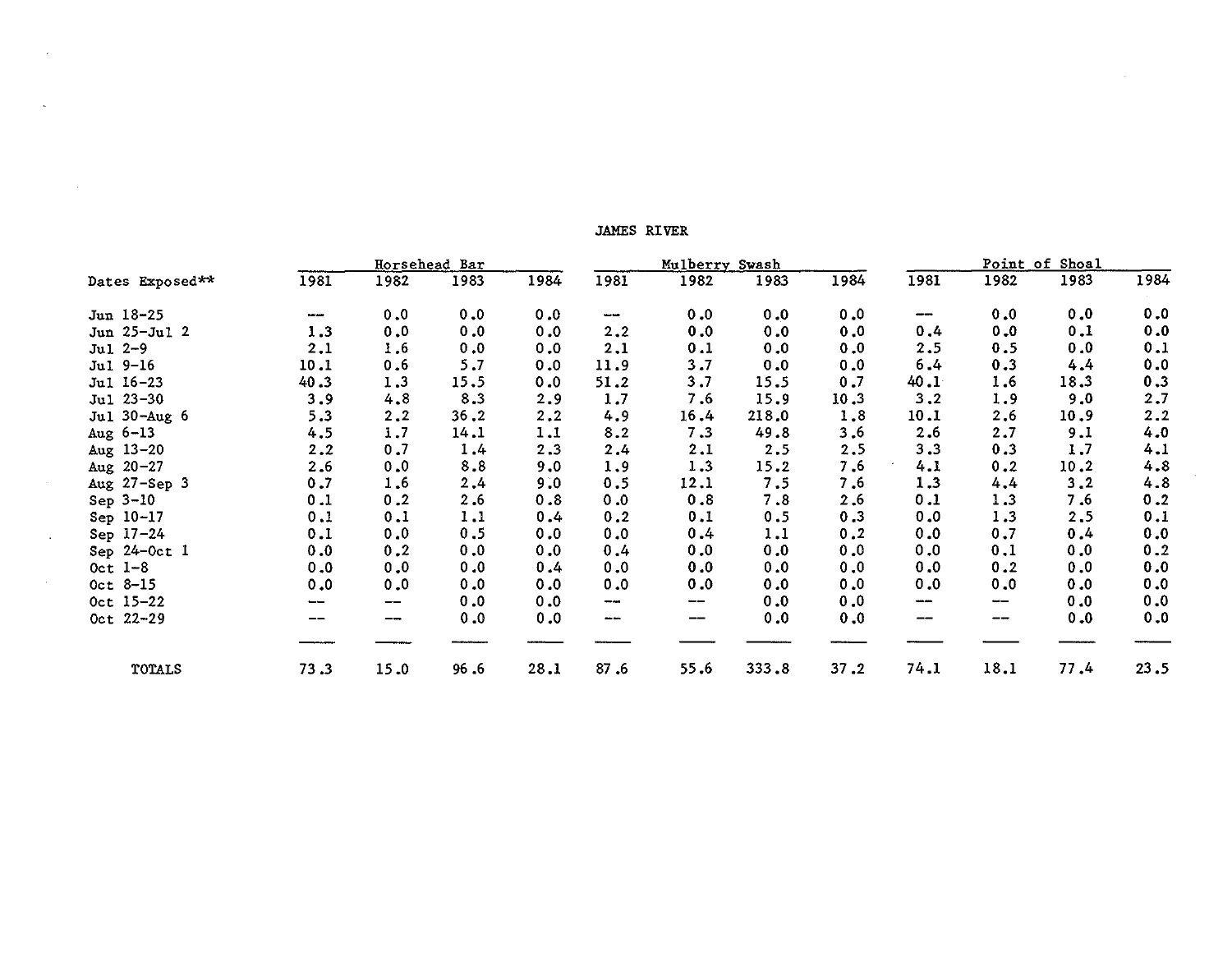## JAMES RIVER

 $\sim 10^{11}$  km s  $^{-1}$ 

 $\mathcal{L}^{\text{max}}_{\text{max}}$  and  $\mathcal{L}^{\text{max}}_{\text{max}}$ 

 $\sim$   $\epsilon$ 

|                 |      | Deepwater Shoal |      |      |
|-----------------|------|-----------------|------|------|
| Dates Exposed** | 1981 | 1982            | 1983 | 1984 |
| Jun 18-25       | ---  | 0.0             | 0.0  | 0.0  |
| Jun 25-Jul 2    | 2.6  | 0.0             | 0.0  | 0.0  |
| $Jul 2-9$       | 3.5  | 0.3             | 0.0  | 0.0  |
| Jul 9-16        | 12.0 | 0.8             | 9.0  | 0.0  |
| Jul 16-23       | 21.5 | 0.7             | 17.9 | 0.0  |
| Jul 23-30       | 9.4  | 2.4             | 7.8  | 0.3  |
| Jul 30-Aug 6    | 2, 5 | 2.2             | 6.4  | 0.1  |
| Aug $6-13$      | 6.1  | 1.9             | 9.2  | 0.0  |
| Aug $13 - 20$   | 2.8  | 0.4             | 0.2  | 0.3  |
| Aug $20 - 27$   | 3.9  | 0.3             | 7.7  | 1.0  |
| Aug 27-Sep 3    | 1.5  | 2, 2            | 0.6  | I.O  |
| Sep $3-10$      | 0.1  | $0.5 -$         | 2.2  | 0.0  |
| Sep 10-17       | 0.3  | 0.1             | 0.5  | 0.0  |
| Sep $17-24$     | 0.1  | 0.0             | 0.5  | 0.0  |
| Sep $24-0ct$ 1  | 0.0  | 0.0             | 0, 0 | 0.0  |
| Oct $1-8$       | 0.1  | 0.0             | 0.0  | 0.0  |
| $0ct 8-15$      | 0.0  | 0.0             | 0.0  | 0.0  |
| $0ct$ 15-22     |      |                 | 0.0  | 0.0  |
| $0ct$ 22-29     |      |                 | 0.0  | 0.0  |
|                 |      |                 |      |      |
| <b>TOTALS</b>   | 66.4 | 11.8            | 62.0 | 2,7  |

 $\mathbf{r}$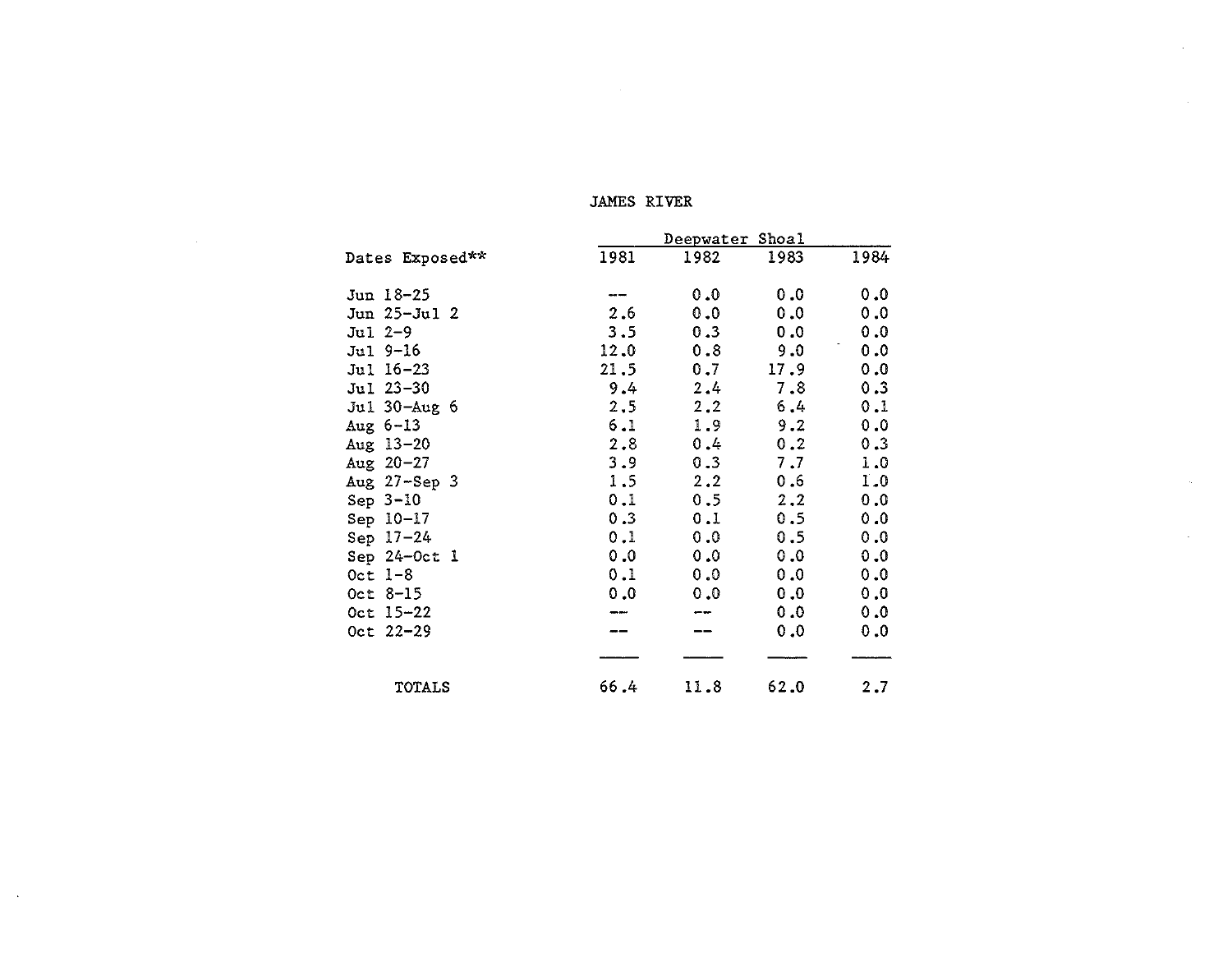|                   |       | YORK RIVER      |      |      |       | WARE RIVER               |      |      |       | EAST RIVER |      |      |
|-------------------|-------|-----------------|------|------|-------|--------------------------|------|------|-------|------------|------|------|
|                   |       |                 |      |      |       | Off Wilson's Creek       |      |      |       | Mouth      |      |      |
|                   |       | VIMS Ferry Pier |      |      |       | Station 12               |      |      |       | Station 6  |      |      |
| Dates Exposed**   | 1981  | 1982            | 1983 | 1984 | 1981  | 1982                     | 1983 | 1984 | 198I  | 1982       | 1983 | 1984 |
| Jun 18-25         |       | --              | 0.0  | 0.0  | j     | 0.0                      | 0.0  | 0.0  | ---   | 0.0        | 0.0  | 0.0  |
| Jun 25-Jul 2      | --    | --              | 0.0  | 0.0  | 0.8   | 0.0                      | 0.0  | 0.0  | 0.5   | 0.1        | 0.0  | 0.4  |
| $Ju1 2-9$         | 0.1   | 0.3             | 0.2  | 0.0  | 5.6   | 20.1                     | 0.1  | 0.1  | 2.8   | 1.7        | 3.5  | 0.3  |
| $Jul 9-16$        | 0.0   | 1.3             | 0.1  | 0.0  | 0.1   | 2.2                      | 0.1  | 1.2  | 2.2   | 0.6        | 0.5  | 1.1  |
| Jul 16-23         | 0.0   | 0.9             | 0.0  | 0.0  | 0.8   | 0.3                      | 0.1  | 31.4 | 10.3  | 5.7        | 1.2  | 3.6  |
| Jul 23-30         | 0.2   | 0.5             | 0.0  | 0.1  | 89.4  | 0.8                      | 0.7  | 2.0  | 3.6   | 6.1        | 2.7  | 3.6  |
| Jul 30-Aug 6      | 0.0   | 0.2             | 0.1  | 0.1  | 40.0  | 0.3                      | 0.9  | 0.7  | 2.6   | 2.3        | 2.5  | 1.2  |
| Aug $6-13$        | 0.3   | 1.6             | 0.0  | 0.2  | 11.2  | 0.8                      | 7.0  | 0.1  | 5.5   | 0.5        | 6.5  | 0.3  |
| Aug $13-20$       | 0.9   | 3.7             | 0.0  | 0.6  | 17.0  | 0.1                      | 0.0  | 0.2  | 67.3  | 11.8       | 0.7  | 1.0  |
| Aug $20 - 27$     | 1.6   | 0.3             | 0.1  | 0.6  | 2.0   | 0.0                      | 0.2  | 2.6  | 3.6   | 2.0        | 1.1  | 2.0  |
| Aug 27-Sep 3      | 0.6   | 1.8             | 0.6  | 0.3  | 3.8   | 0.0                      | 0.3  | 0.6  | 1.9   | 1.0        | 1.0  | 0.5  |
| Sep $3-10$        | 0.0   | 2.8             | 1.5  | 0.0  | 1.0   | 0.0                      | 1.0  | 0.3  | 0.1   | 1.0        | 0.6  | 0.1  |
| Sep 10-17         | 0.4   | 1.4             | 2.4  | 0.3  | 0.0   | 0.0                      | 0.6  | 0.0  | 0.1   | 0.7        | 4.1  | 0.0  |
| $Sep 17-24$       | --    | 0.0             | 0.0  | 0.0  | 0.2   | 0.0                      | 0.0  | 0.0  | 0.0   | 0.2        | 1.4  | 0.0  |
| Sep $24-0ct$ l    | 1.4   | 0.0             | 0.7  | 0.0  | 0.0   | 0.0                      | 0.0  | 0.0  | 0.0   | 0.2        | 1.0  | 0.0  |
| Oct $1-8$         | $0.8$ | 0.0             | 0.5  | 0.0  | 0.0   | --                       | 0.0  | 0.1  | 0.1   | ---        | 0.0  | 0.0  |
| Oct 8-15          | 0.1   | 0.0             | 0.0  | 0.0  | 0.0   | $\overline{\phantom{m}}$ | 0.0  | ---- | 0.0   | ---        | 0.0  | 0.0  |
| Oct 15-22         | 0.0   | 0.1             | 0.0  | 0.0  | --    | ---                      | --   | ---  | --    | ---        | --   | ---  |
| Oct 22-29<br>سأنس | --    | 0.1             | 0.0  | --   | --    |                          | ---  | سدست | --    | سدسد       | --   | --   |
| Oct 29-Nov 5      | --    | 0.1             | -    | $-$  | --    |                          | --   | --   | ---   |            |      |      |
|                   |       |                 |      |      |       |                          |      |      |       |            |      |      |
| <b>TOTALS</b>     | 6.4   | 15.1            | 6.2  | 2.2  | 171.9 | 24.6                     | 11.0 | 39.3 | 100.6 | 33.9       | 26.8 | 14.1 |

the control of the control of the

 $\mathcal{L}(\mathcal{L}(\mathcal{L}))$  and  $\mathcal{L}(\mathcal{L}(\mathcal{L}))$  . The contribution of the contribution of

 $\label{eq:2.1} \frac{1}{\sqrt{2}}\int_{\mathbb{R}^3}\frac{1}{\sqrt{2}}\left(\frac{1}{\sqrt{2}}\right)^2\left(\frac{1}{\sqrt{2}}\right)^2\left(\frac{1}{\sqrt{2}}\right)^2\left(\frac{1}{\sqrt{2}}\right)^2\left(\frac{1}{\sqrt{2}}\right)^2.$ 

 $\label{eq:2.1} \frac{1}{\sqrt{2}}\left(\frac{1}{\sqrt{2}}\right)^{2} \left(\frac{1}{\sqrt{2}}\right)^{2} \left(\frac{1}{\sqrt{2}}\right)^{2} \left(\frac{1}{\sqrt{2}}\right)^{2} \left(\frac{1}{\sqrt{2}}\right)^{2} \left(\frac{1}{\sqrt{2}}\right)^{2} \left(\frac{1}{\sqrt{2}}\right)^{2} \left(\frac{1}{\sqrt{2}}\right)^{2} \left(\frac{1}{\sqrt{2}}\right)^{2} \left(\frac{1}{\sqrt{2}}\right)^{2} \left(\frac{1}{\sqrt{2}}\right)^{2} \left(\$ 

 $\mathcal{L}^{\text{max}}_{\text{max}}$  and  $\mathcal{L}^{\text{max}}_{\text{max}}$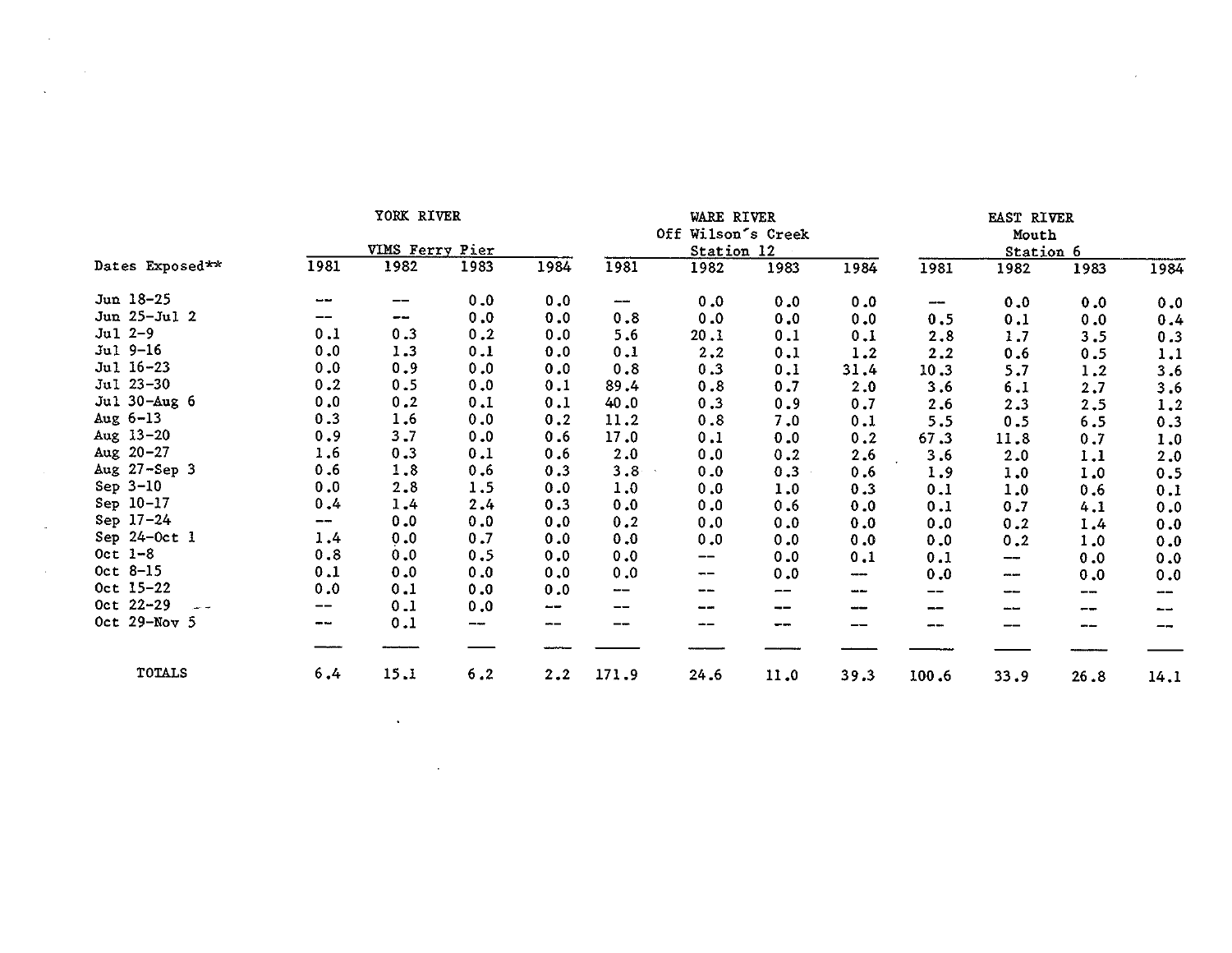|                 |                                            | PEPPER CREEK             |      |      |                   |                 |               | MOBJACK BAY |       |            |      |      |
|-----------------|--------------------------------------------|--------------------------|------|------|-------------------|-----------------|---------------|-------------|-------|------------|------|------|
|                 |                                            | Mouth                    |      |      |                   | Off Brown's Bay |               |             |       | Tow Stake  |      |      |
|                 |                                            | Station 7                |      |      |                   | Station 14      |               |             |       | Station 13 |      |      |
| Dates Exposed** | 1981                                       | 1982                     | 1983 | 1984 | 1981              | 1982            | 1983          | 1984        | 1981  | 1982       | 1983 | 1984 |
| Jun 18-25       | $\qquad \qquad \textbf{---} \qquad \qquad$ | 0.0                      | 0.0  | 0.0  | $\cdots$          | 0.0             | 0.0           | 0.0         | ---   | 0.0        | 0.0  | 0.0  |
| Jun 25-Jul 2    | 0.1                                        | 0.1                      | 0.0  | 0.0  | 0.0               | 0.4             | 0.0           | 0.0         | 0.4   | 0.0        | 0.0  | 0.0  |
| $Jul 2-9$       | 0.6                                        | 0.1                      | 0.0  | 0.0  | 0.3               | 0.9             | 0.2           | 0.0         | 3.0   | 17.5       | 0.9  | 0.0  |
| Jul 9-16        | 0.3                                        | 0.4                      | 6.5  | 0.0  | 1.1               | 1.2             | 0.7           | 0.0         | 0.4   | 12.5       | 1.4  | 0.3  |
| Jul 16-23       | 0.0                                        | 1.8                      | 1.8  | 0.3  | 0.7               | 3, 5            | 1.9           | 1.0         | 0.0   | 7.3        | 0.5  | 2.6  |
| Jul 23-30       | 10.9                                       | 2.8                      | 1.6  | 0.2  | 0.0               | 1.5             | 1.0           | 0.5         | 0.0   | 2.7        | 1.2  | 5.4  |
| Jul 30-Aug 6    | 1.3                                        | 5.9                      | 1.2  | 2.1  | 0.3               | 5.8             | 1.0           | 0.1         | 3.0   | 9.5        | 1.9  | 2.9  |
| Aug $6-13$      | 0.8                                        | 0.6                      | 0.8  | 4.9  | 2.8               | 0.8             | 3.5           | 0.4         | 77.5  | 0.5        | 6.4  | 0.5  |
| Aug $13 - 20$   | 2.6                                        | 10.0                     | 1.0  | 1.3  | 2.7               | 4.7             | 0.0           | 0.0         | 9.4   | 5.8        | 0.5  | 0.0  |
| Aug $20 - 27$   | 0.3                                        | 5.6                      | 0.7  | 5.7  | 1.5               | 5.4             | 0.4           | 1.5         | 1.3   | 1.5        | 0.5  | 1.8  |
| Aug 27-Sep 3    | 1.4                                        | 6.5                      | 0.2  | 0.3  | 0.2               | 2.3             | 1.0           | 0.0         | 0.9   | 1.0        | 0.3  | 0.0  |
| $Sep 3-10$      | 0.7                                        | 3.6                      | 21.8 | 2.8  | 0.1               | 6.2             | 30.5          | 0.7         | 0.7   | 0.1        | 1.6  | 0.7  |
| Sep 10-17       | 0.7                                        | 3.0                      | 47.8 | 0.7  | 0.2               | 1.4             | 31.3          | 0.2         | 0.1   | 1.8        | 2.9  | 0.0  |
| Sep 17-24       | 0.5                                        | 5.1                      | 3.5  | 0.0  | 0.8               | 1.0             | 0.6           | 0.2         | 1.5   | 0.2        | 0.6  | 0.0  |
| Sep 24-Oct 1    | 0.0                                        | 0.6                      | 0.2  | 0.0  | 0.2               | 0.9             | $\frac{1}{2}$ | 0.0         | 0.0   | 0.2        | 0.0  | 0.0  |
| Oct $1-8$       | 0.3                                        | $-$                      | 0.2  | 0.0  | 0.0               | --              | $-$           | 0.0         | 0.1   | --         | 0.1  | 0.1  |
| $Oct 8-15$      | 0.1                                        | $\qquad \qquad \qquad -$ | 0.2  | $-$  | 0.4               | ---             | --            | --          | 0.0   | www.       | 0.0  |      |
| Oct 15-22       | --                                         | --                       | ---  | --   | $\qquad \qquad -$ | --              | $- -$         | $\sim$      | $- -$ | --         | --   |      |
| Oct 22-29       |                                            |                          | --   | --   | $\cdots$          | $\cdots$        | ---           | --          | --    | --         | ---  |      |
|                 |                                            |                          |      |      |                   |                 |               |             |       |            |      |      |
| TOTALS          | 20.6                                       | 46.1                     | 87.5 | 18.3 | 11.3              | 36.0            | 71.1          | 4.6         | 98.3  | 60.6       | 18.8 | 14.3 |

 $\mathcal{L}(\mathcal{L}(\mathcal{L}(\mathcal{L}(\mathcal{L}(\mathcal{L}(\mathcal{L}(\mathcal{L}(\mathcal{L}(\mathcal{L}(\mathcal{L}(\mathcal{L}(\mathcal{L}(\mathcal{L}(\mathcal{L}(\mathcal{L}(\mathcal{L}(\mathcal{L}(\mathcal{L}(\mathcal{L}(\mathcal{L}(\mathcal{L}(\mathcal{L}(\mathcal{L}(\mathcal{L}(\mathcal{L}(\mathcal{L}(\mathcal{L}(\mathcal{L}(\mathcal{L}(\mathcal{L}(\mathcal{L}(\mathcal{L}(\mathcal{L}(\mathcal{L}(\mathcal{L}(\mathcal{$ 

 $\label{eq:2.1} \mathbf{A} = \left\{ \begin{array}{ll} \mathbf{A} & \mathbf{A} & \mathbf{A} \\ \mathbf{A} & \mathbf{A} & \mathbf{A} \\ \mathbf{A} & \mathbf{A} & \mathbf{A} \\ \mathbf{A} & \mathbf{A} & \mathbf{A} \\ \mathbf{A} & \mathbf{A} & \mathbf{A} \\ \mathbf{A} & \mathbf{A} & \mathbf{A} \\ \mathbf{A} & \mathbf{A} & \mathbf{A} \\ \mathbf{A} & \mathbf{A} & \mathbf{A} \\ \mathbf{A} & \mathbf{A} & \mathbf{A} \\ \mathbf{$ 

 $\label{eq:1.1} \Delta_{\rm{max}} = \frac{1}{2} \sum_{i=1}^{N} \frac{1}{2} \sum_{i=1}^{N} \frac{1}{2} \sum_{i=1}^{N} \frac{1}{2} \sum_{i=1}^{N} \frac{1}{2} \sum_{i=1}^{N} \frac{1}{2} \sum_{i=1}^{N} \frac{1}{2} \sum_{i=1}^{N} \frac{1}{2} \sum_{i=1}^{N} \frac{1}{2} \sum_{i=1}^{N} \frac{1}{2} \sum_{i=1}^{N} \frac{1}{2} \sum_{i=1}^{N} \frac{1}{2} \sum_{i=1}^{$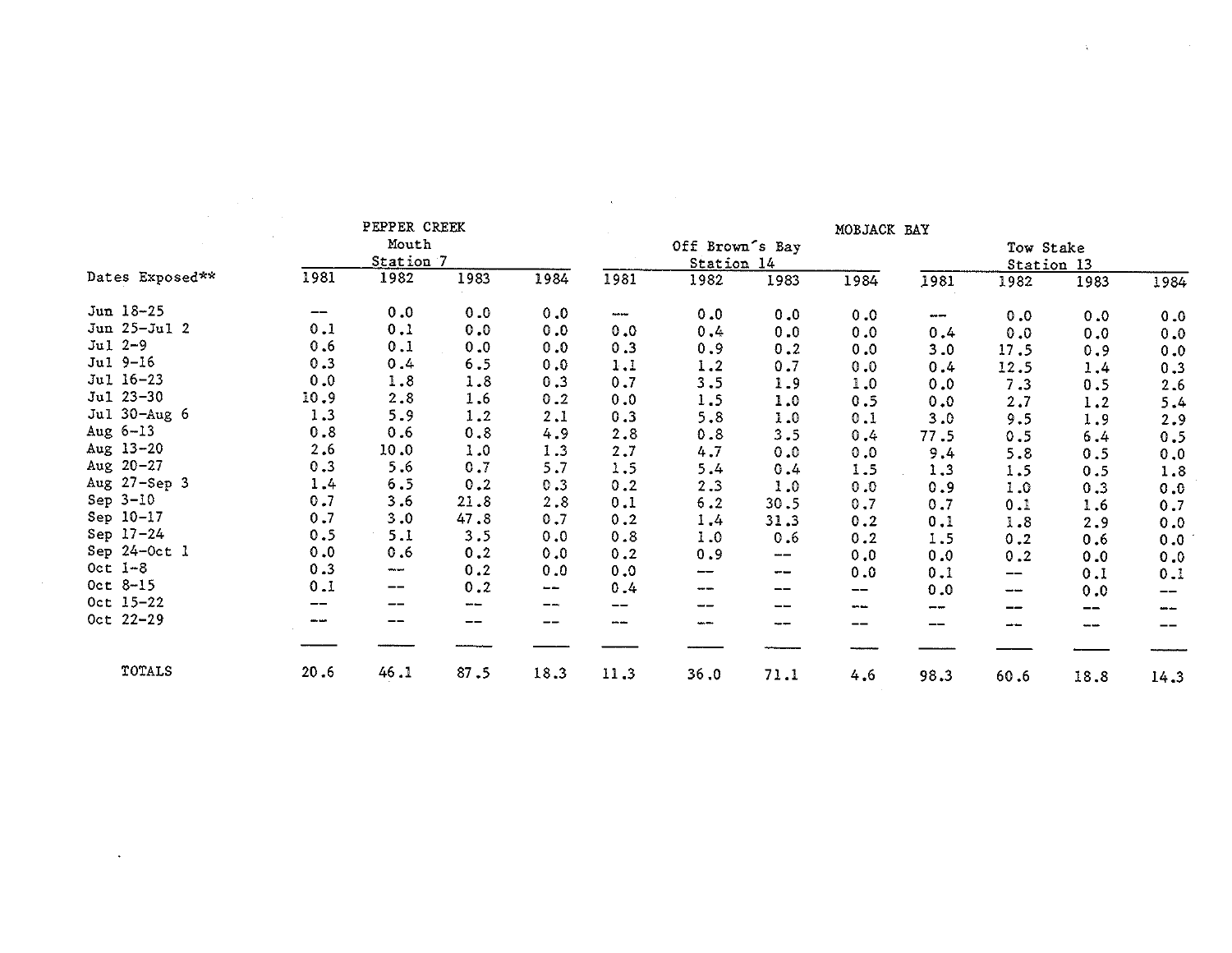|                  |      | PIANKATANK RIVER |      |      |      | PIANKATANK RIVER |      |      |
|------------------|------|------------------|------|------|------|------------------|------|------|
|                  |      | Burton Point     |      |      |      | Three Branches   |      |      |
|                  |      | Station G        |      |      |      | Station D        |      |      |
| Dates Exposed**  | 1981 | 1982             | 1983 | 1984 | 1981 | 1982             | 1983 | 1984 |
| Jun 18-25        |      | 0.1              | 0.0  | 0.0  | --   | 0.0              | 0.0  | 0.0  |
| Jun 25-Jul 2     | 0.0  | 0.3              | 0.0  | 0.0  | 0.1  | 0.7              | 0.0  | 0.0  |
| $Jul 2-9$        | 0.0  | 1.5              | 0.1  | 0.0  | 0.0  | 2,4              | 0.0  | 0.0  |
| Jul 9-16         | 2.0  | 2.4              | 0.1  | 0.2  | 5.2  | 5.2              | 0.0  | 0.0  |
| Jul 16-23        | 5.2  | 1.4              | 0.0  | 12.1 | 10.9 | 1.3              | 6.9  | 1.8  |
| Jul 23-30        | 8,4  | 1.1              | 9.3  | 1.3  | 6.9  | 0.3              | 3.1  | 2.1  |
| Jul 30-Aug 6     | 20.7 | 0.8              | 3.9  | 9.6  | 1.7  | 1.6              | 6.6  | 1.6  |
| Aug $6-13$       | 12.3 | 0.7              | 1.1  | 9.5  | 7.3  | 28.6             | 0.4  | 9.4  |
| Aug $13 - 20$    | 4.0  | 0.6              | 1.7  | 5.0  | 1.4  | 1.9              | 1.2  | 1,7  |
| Aug $20 - 27$    | 2.0  | 0.7              | 1.6  | 0.5  | 0.6  | 1.4              | 1.2  | 0.6  |
| Aug $27 - Sep$ 3 | 0.0  | 14.0             | 0.9  | 0.4  | 0.2  | 0.5              | 2.0  | 0.0  |
| Sep $3-10$       | 0.0  | 0.5              | 4.2  | 0.1  | 0.1  | 0.8              | 4.2  | 0.2  |
| Sep 10-17        | 0.0  | 0.1              | 4.0  | 0.1  | 0.1  | 0.0              | 1.4  | 0.2  |
| Sep $17-24$      | 0.0  | 0.0              | 0.2  | 0.0  | 0.0  | 0.1              | 0.2  | 0.0  |
| Sep 24-Oct 1     | 0.1  | 0.0              | 0.0  | 0.0  | 0.6  | 0.0              | 0.0  | 0.0  |
| Oct $1-8$        | 0.0  | 0.0              | 0.0  | 0.0  | 0.4  | 0.0              | 0.0  | 0.0  |
| Oct 8-15         | ---  | --               | 0.0  | 0.0  | --   |                  | 0.0  | 0.0  |
| Oct 15-22        |      |                  |      |      | --   |                  |      | --   |
| Oct 22-29        |      |                  |      |      | --   |                  | --   |      |
| <b>TOTALS</b>    | 54.7 | 24.2             | 27.1 | 38.8 | 35.5 | 44.8             | 27.2 | 17.6 |

 $\mathcal{L}(\mathcal{L}(\mathcal{L}))$  and  $\mathcal{L}(\mathcal{L}(\mathcal{L}))$  . The contribution of  $\mathcal{L}(\mathcal{L})$ 

 $\mathcal{L}^{\text{max}}_{\text{max}}$  and  $\mathcal{L}^{\text{max}}_{\text{max}}$ 

 $\mathcal{O}(\sqrt{N})$  . The set of  $\mathcal{O}(\sqrt{N})$ 

 $\mathcal{L}(\mathcal{A})$  and  $\mathcal{L}(\mathcal{A})$  and  $\mathcal{L}(\mathcal{A})$  and  $\mathcal{L}(\mathcal{A})$ 

 $\label{eq:2.1} \mathcal{L}(\mathcal{L}(\mathcal{L})) = \mathcal{L}(\mathcal{L}(\mathcal{L})) = \mathcal{L}(\mathcal{L}(\mathcal{L}))$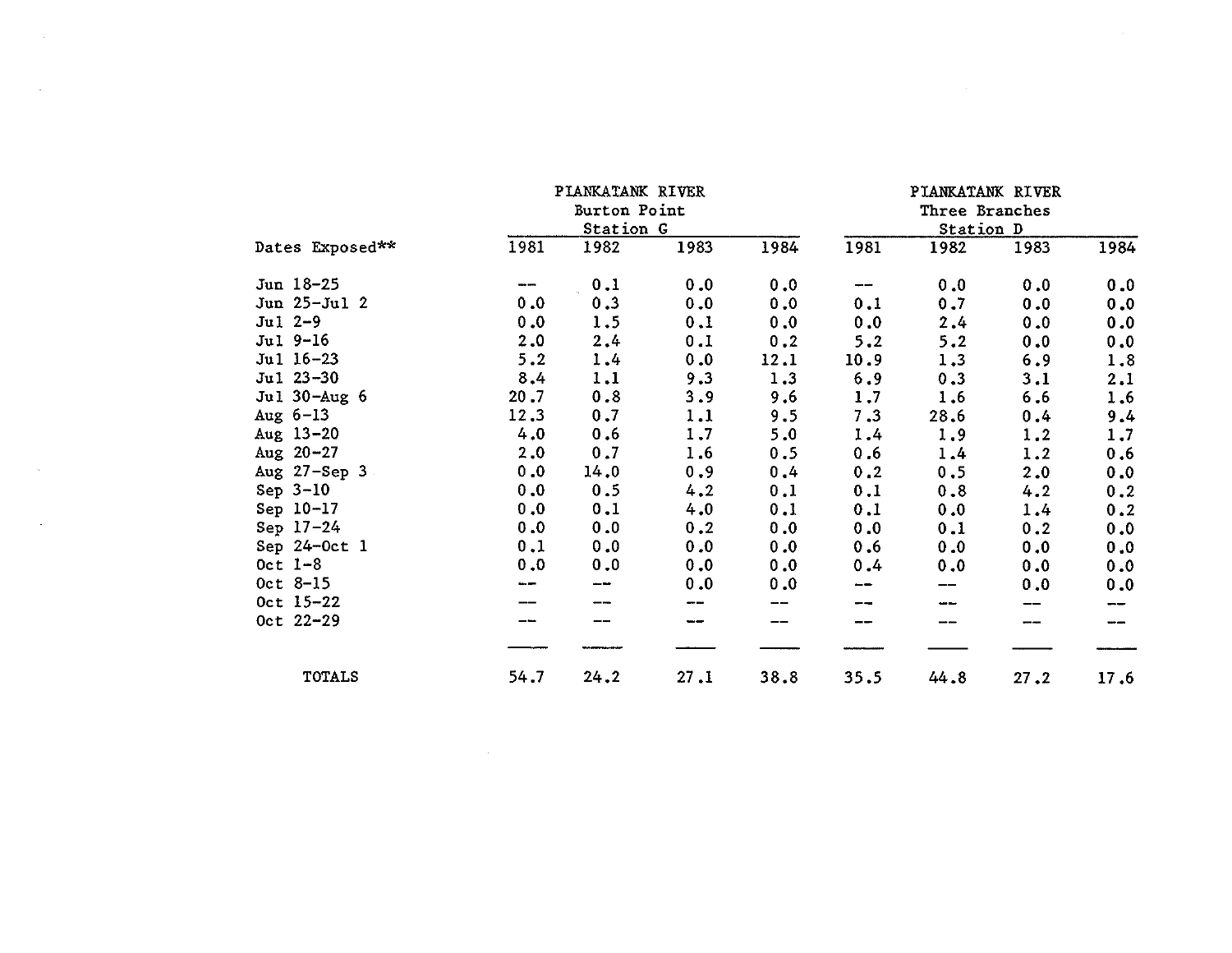|                 |          | PIANKATANK RIVER |       |      |                      |           | PIANKATANK RIVER |       |
|-----------------|----------|------------------|-------|------|----------------------|-----------|------------------|-------|
|                 |          | Palace Bar       |       |      |                      |           | Ginney Point     |       |
|                 |          | Station J        |       |      |                      | Station K |                  |       |
| Dates Exposed** | 1981     | 1982             | 1983  | 1984 | 1981                 | 1982      | 1983             | 1984  |
| Jun 18-25       | $\cdots$ | 0.0              | 0.0   | 0.0  | ---                  | 0.1       | 0.0              | 0.0   |
| Jun 25-Jul 2    | 0.0      | 0.1              | 0.0   | 0.0  | 0.0                  | 0.1       | 0.2              | 0.0   |
| $Jul 2-9$       | 0.0      | 3.4              | 0.4   | 0.0  | 0.0                  | 3.2       | 0.3              | 0.0   |
| Jul 9-16        | 6.3      | 6.4              | 0.4   | 0.4  | 4.4                  | 6.2       | 0.2              | 0.4   |
| Jul 16-23       | 12.6     | 4.0              | 1.0   | 9.2  | 21.0                 | 15.1      | 2.5              | 0.3   |
| Jul 23-30       | 46.8     | 1.7              | 24.3  | 25.5 | 2.5                  | 4.2       | 34.9             | 65.6  |
| Jul 30-Aug 6    | 2.9      | 9.6              | 89.3  | 12.3 | 2,7                  | 11.0      | 67.3             | 19.6  |
| Aug $6-13$      | 9.2      | 23.7             | 2.6   | 1.5  | 2.9                  | 0.8       | 7.5              | 4.8   |
| Aug $13 - 20$   | 3.0      | 4.5              | 1.2   | 3.8  | 3.6                  | 6.6       | 1.4              | 7.4   |
| Aug $20 - 27$   | 1.0      | 2.1              | 1.2   | 2, 2 | $\tilde{\mathbf{r}}$ | 2.1       | 1.3              | 11.2  |
| Aug 27-Sep 3    | 0.5      | 6.5              | $6.7$ | 3.4  | --                   | 9.1       | 15.8             | 3.6   |
| Sep $3-10$      | 0.5      | 0.7              | 17.8  | 0.2  | --                   | 0.5       | 35.8             | 3.1   |
| Sep 10-17       | 0.0      | 0.5              | 0.3   | 0.1  | --                   | 0.3       | 2, 2             | 3.1   |
| $Sep 17-24$     | 0.1      | 0.2              | 0.7   | 0.1  | ---                  | 0.2       | 2.2              | 3.1   |
| Sep 24-Oct 1    | 0.2      | 0.0              | 0.2   | 0.5  | 0.1                  | 0.0       | 0.1              | 2.6   |
| Oct $1-8$       | 0.2      | 0.0              | 0.0   | 0.5  | 0.1                  | 0.0       | 0.0              | 1.8   |
| $0ct 8-15$      |          |                  | 0.1   | 0.0  |                      | ---       | 0.0              | --    |
| Oct 15-22       |          |                  |       | --   |                      |           | --               |       |
| Oct 22-29       |          |                  |       | --   |                      |           | --               |       |
|                 |          |                  |       |      |                      |           |                  |       |
| <b>TOTALS</b>   | 83.3     | 63.4             | 146.2 | 59.7 | 37.3                 | 59.5      | 171.7            | 126.6 |
|                 |          |                  |       |      |                      |           |                  |       |

 $\mathcal{L}(\mathcal{L}(\mathcal{L}(\mathcal{L}(\mathcal{L}(\mathcal{L}(\mathcal{L}(\mathcal{L}(\mathcal{L}(\mathcal{L}(\mathcal{L}(\mathcal{L}(\mathcal{L}(\mathcal{L}(\mathcal{L}(\mathcal{L}(\mathcal{L}(\mathcal{L}(\mathcal{L}(\mathcal{L}(\mathcal{L}(\mathcal{L}(\mathcal{L}(\mathcal{L}(\mathcal{L}(\mathcal{L}(\mathcal{L}(\mathcal{L}(\mathcal{L}(\mathcal{L}(\mathcal{L}(\mathcal{L}(\mathcal{L}(\mathcal{L}(\mathcal{L}(\mathcal{L}(\mathcal{$ 

 $\sim 10^7$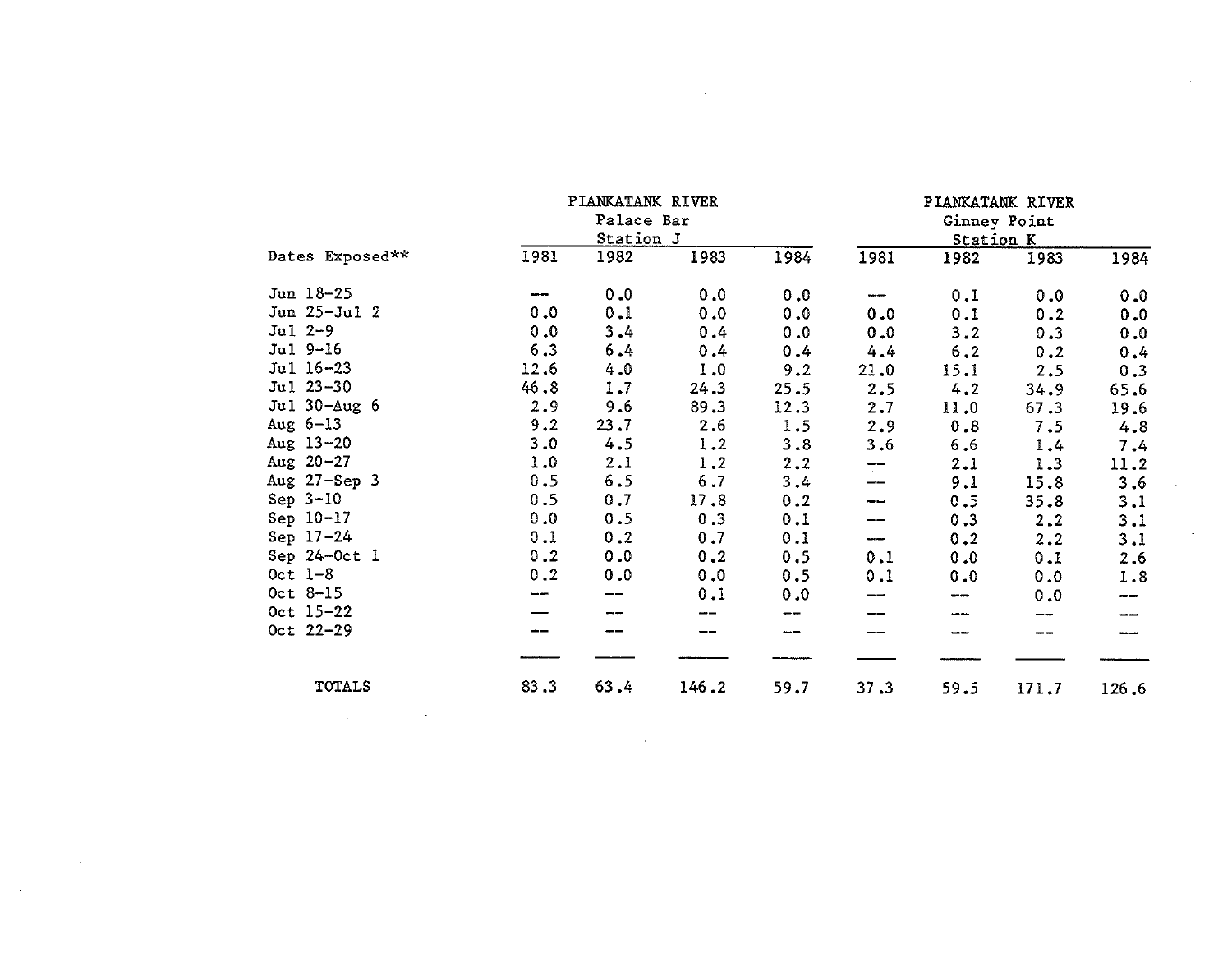| Dates Exposed** |      | Dameron Marsh<br>Station a |      |         | GREAT WICOMICO RIVER<br>Cranes Creek<br>Station b |      |      |      | Fleet Point<br>Station c |      |      |                |
|-----------------|------|----------------------------|------|---------|---------------------------------------------------|------|------|------|--------------------------|------|------|----------------|
|                 | 1981 | 1982                       | 1983 | 1984    | 1981                                              | 1982 | 1983 | 1984 | 1981                     | 1982 | 1983 | 1984           |
| Jun 18-25       | $-$  | 0.0                        | 0.0  | 0.0     | --                                                | 0.0  | 0.0  | 0.0  | $-\!$ $-$                | 0.0  | 0.0  | 0.0            |
| Jun 25-Jul 2    | 0.0  | 0.0                        | 0.0  | 0.0     | 0.0                                               | 2.4  | 0.0  | 0.0  | 0.0                      | 0.0  | 0.0  | 0.0            |
| $Ju1 2-9$       | 0.4  | 2.6                        | 0.0  | 0.0     | 0.2                                               | 1.9  | 0.0  | 0.0  | 0.2                      | 0.2  | 0.0  | 0.0            |
| $Ju1 9-16$      | 0.4  | 0.4                        | 0.0  | 0.3     | 1.1                                               | 2.3  | 0.0  | 0.0  | 0.2                      | 1.5  | 0.0  | 0.0            |
| Jul 16-23       | 1.8  | 8.2                        | 0.0  | 0.0     | 2.6                                               | 8.9  | 0.0  | 0.0  | 0.4                      | 4.5  | 0.0  | 0.1            |
| $Ju1 23 - 30$   | 0.2  | 6,4                        | 0.0  | 0.0     | 1.2                                               | 19.3 | 0.0  | 0.0  | 0.1                      | 0.7  | 0.1  | 0.0            |
| Jul 30-Aug 6    | 0.0  | 4.5                        | 0.0  | 0.1     | 0.0                                               | 10.1 | 0.3  | 0.1  | 0.2                      | 2.5  | 0.1  | 0.1            |
| Aug $6-13$      | 0.0  | 0.7                        | 0.0  | 0.4     | 0.0                                               | 1.0  | 0.0  | 0.3  | 0.0                      | 1.2  | 0.4  | 0.1            |
| Aug $13-20$     | 0.4  | 6.9                        | 0.6  | 0.0     | 0.0                                               | 12.9 | 0.7  | 0.2  | 0.0                      | 18.8 | 0.0  | 0.7            |
| Aug $20 - 27$   | 0.2  | 0.9                        | 0.5  | 0.0     | 0.0                                               | 8.3  | 0.0  | 0.0  | 1.0                      | 5.3  | 1.6  | 0.5            |
| Aug 27-Sep 3    | 0.0  | 3.4                        | 9.2  | 0.0     | 0.1                                               | 3.8  | 1.9  | 0.2  | 0.0                      | 9.4  | 14.3 | 0.0            |
| Sep $3-10$      | 0.0  | 1.7                        | 0.0  | 0.0     | 0.1                                               | 1.4  | 0.3  | 0.0  | 0.0                      | 4.9  | 11.3 | 0.2            |
| Sep 10-17       | 0.0  | 0.3                        | 2.4  | 0.1     | 0.1                                               | 0.1  | 2.5  | 0.5  | 0.0                      | 1.6  | 14.3 | 0.0            |
| Sep 17-24       | 0.0  | 0.0                        | 0.0  | 0.0     | 0.0                                               | 0.0  | 0.9  | 0.0  | 0.0                      | 1.1  | 0.2  | 0.0            |
| Sep 24-Oct 1    | 0.0  | 0.0                        | 0.0  | 0.0     | 0.0                                               | 0, 2 | 0.1  | 0.0  | 0.2                      | 1.1  | 0.4  | 0.0            |
| Oct $1-8$       | 0.0  | 0.1                        | 0.0  | 0.0     | 0.1                                               | 0.0  | 0.0  | 0.0  | 0.0                      | 0.6  | 0.0  | 0.0            |
| Oct 8-15        | --   | $\cdots$                   | 0.0  | 0.0     | ---                                               | --   | 0.0  | 0.0  | --                       | --   | 0.0  | 0.0            |
| Oct 15-22       |      | --                         | --   | ann ann | --                                                |      | www. | --   |                          | --   | --   | <b>Section</b> |
| Oct 22-29       | --   | سيوم وبيره                 | --   | --      | $-$                                               |      | --   | ---  | --                       |      |      |                |
|                 |      |                            |      |         |                                                   |      |      |      |                          |      |      |                |
| TOTALS          | 3.4  | 36.1                       | 12.7 | 0.9     | 5.5                                               | 72.6 | 6.7  | 1.3  | 2.3                      | 53.4 | 42.7 | 1.7            |

 $\sim 10^{-11}$ 

 $\mathcal{L}^{\mathcal{L}}(\mathcal{L}^{\mathcal{L}})$  and  $\mathcal{L}^{\mathcal{L}}(\mathcal{L}^{\mathcal{L}})$  .

 $\sigma_{\rm{max}}$ 

 $\sim$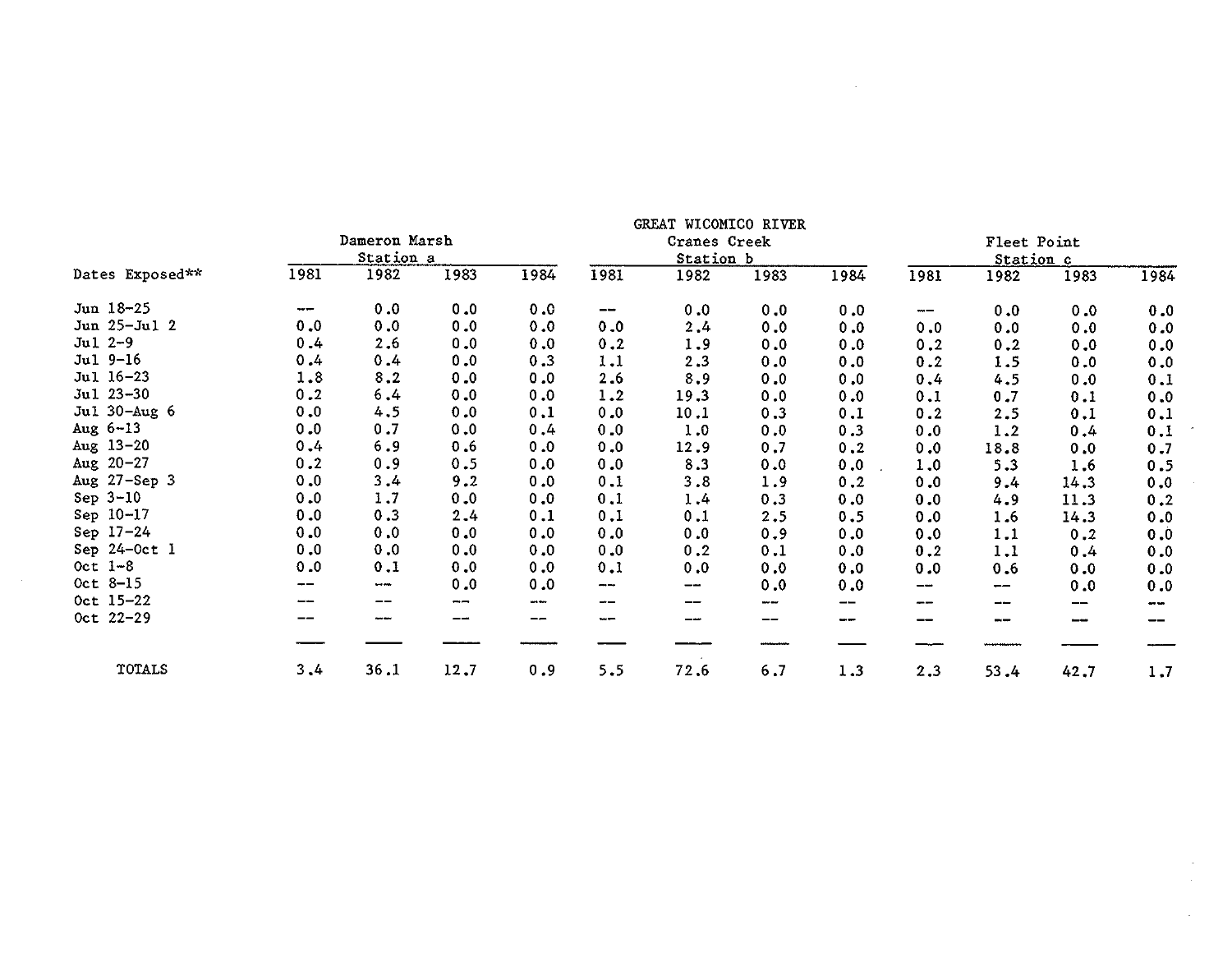| Dates Exposed** |               | Whaley Flats<br>Station b           |      |         | GREAT WICOMICO RIVER<br>Haynie Point<br>Station e |       |      |      | Shell Bar<br>Station f |       |      |         |
|-----------------|---------------|-------------------------------------|------|---------|---------------------------------------------------|-------|------|------|------------------------|-------|------|---------|
|                 | 1981          | 1982                                | 1983 | 1984    | 1981                                              | 1982  | 1983 | 1984 | 1981                   | 1982  | 1983 | 1984    |
| Jun 18-25       | $\sim$        | 0.0                                 | 0.0  | 0.0     | $-\!$ $\!-$                                       | 0.0   | 0.0  | 0.0  | --                     | 0.1   | 0.0  | 0.0     |
| Jun 25-Jul 2    | 0.0           | 0.2                                 | 0.0  | 0.0     | 0.0                                               | 2.4   | 0.0  | 0.0  | 0.0                    | 0.6   | 0.0  | 0.0     |
| $Jul 2-9$       | 0.2           | 2.3                                 | 0.0  | 0.0     | 0.2                                               | 16.2  | 0.0  | 0.0  | 0.0                    | 25.1  | 0.0  | 0.0     |
| Jul 9-16        | 0.0           | 1.8                                 | 0.0  | 0.0     | 1.9                                               | 3.8   | 0.0  | 0.0  | 2.2                    | 3.9   | 0.0  | 0.5     |
| Jul 16-23       | 0.9           | 12.4                                | 0.0  | 0.0     | 19.2                                              | 13.9  | 0.0  | 0.2  | 16.5                   | 18.9  | 0.0  | 2.3     |
| Jul 23-30       | 0.7           | 3.5                                 | 0.0  | 0.0     | 3.8                                               | 10.9  | 0.0  | 0.0  | 30.7                   | 10.3  | 0.0  | 0.9     |
| Jul 30-Aug 6    | 0.0           | 2.9                                 | 0.0  | 0.0     | 0.0                                               | 8.0   | 0.1  | 0.0  | 0.0                    | 47.8  | 0.0  | 0.2     |
| Aug $6-13$      | 0.0           | 0.3                                 | 0.0  | 0.1     | 0.0                                               | $6.6$ | 0.1  | 0.0  | 0.0                    | 6.4   | 0.0  | 0.1     |
| Aug $13-20$     | 0.2           | 5.3                                 | 0.0  | 0.1     | 0.0                                               | 2.6   | 0.4  | 0.1  | 0.0                    | 1.6   | 0.9  | 0.1     |
| Aug 20-27       | 0.7           | 1.2                                 | 0.2  | 0.2     | 0.1                                               | 7.9   | 0.1  | 0.0  | 0.0                    | 5, 2  | 1.1  | 0.5     |
| Aug 27-Sep 3    | 0.0           | 3.3                                 | 2.0  | 0.0     | 0.1                                               | 10.0  | 2.6  | 0.0  | 0.3                    | 0.3   | 23.3 | 0.6     |
| Sep $3-10$      | 0.0           | 2.7                                 | 0.0  | 0.0     | 0.0                                               | 1.7   | 5.0  | 0.2  | 0.4                    | 0.1   | 8.0  | 0.0     |
| Sep 10-17       | 0.1           | 0.3                                 | 2.0  | 0.0     | 0.0                                               | 1.3   | 4.5  | 0.2  | 0.2                    | 0.0   | 23.0 | 0.3     |
| Sep 17-24       | 0.0           | 0.3                                 | 0.0  | 0.0     | 0.0                                               | 0.3   | 0.1  | 0.0  | 0.1                    | 2.7   | 1.2  | $0\,.2$ |
| Sep 24-Oct 1    | $\frac{1}{2}$ | 0.0                                 | 0.0  | 0.0     | 0.0                                               | 0.0   | 0.0  | 0.0  | 0.0                    | 1.3   | 0.0  | 0.2     |
| Oct $1-8$       | $- -$         | 0.0                                 | 0.0  | mar ann | 0.0                                               | 0.1   | 0.0  | 0.0  | 0.1                    | 0.0   | 0.2  | 0.0     |
| Oct 8-15        | --            | $\hspace{0.05cm}$ $\hspace{0.05cm}$ | 0.0  | --      | --                                                | --    | 0.0  | 0.0  | $- -$                  | --    | 0.0  | 0.0     |
| Oct 15-22       |               |                                     |      |         |                                                   |       |      |      |                        |       |      |         |
|                 |               |                                     |      |         |                                                   |       |      |      |                        |       |      |         |
| <b>TOTALS</b>   | 2.8           | 36.5                                | 4.2  | 0.4     | 25.3                                              | 85.7  | 12.9 | 0.7  | 50.3                   | 124.3 | 57.7 | 5.9     |

 $\mathcal{L}(\mathbf{z},\mathbf{z})$  , where  $\mathcal{L}(\mathbf{z},\mathbf{z})$ 

 $\mathcal{L}(\mathcal{L}(\mathcal{L}))$  and  $\mathcal{L}(\mathcal{L}(\mathcal{L}))$  . The contribution of  $\mathcal{L}(\mathcal{L})$ 

 $\label{eq:2.1} \Delta \mathbf{V} = \left\{ \begin{array}{ll} \Delta \mathbf{V} & \mbox{if} \quad \mathbf{V} \in \mathbb{R}^d \times \mathbb{R}^d \times \mathbb{R}^d \times \mathbb{R}^d \times \mathbb{R}^d \times \mathbb{R}^d \times \mathbb{R}^d \times \mathbb{R}^d \times \mathbb{R}^d \times \mathbb{R}^d \times \mathbb{R}^d \times \mathbb{R}^d \times \mathbb{R}^d \times \mathbb{R}^d \times \mathbb{R}^d \times \mathbb{R}^d \times \mathbb{R}$ 

 $\mathcal{L}^{\text{max}}_{\text{max}}$  $\sim 10^{11}$  km  $^{-1}$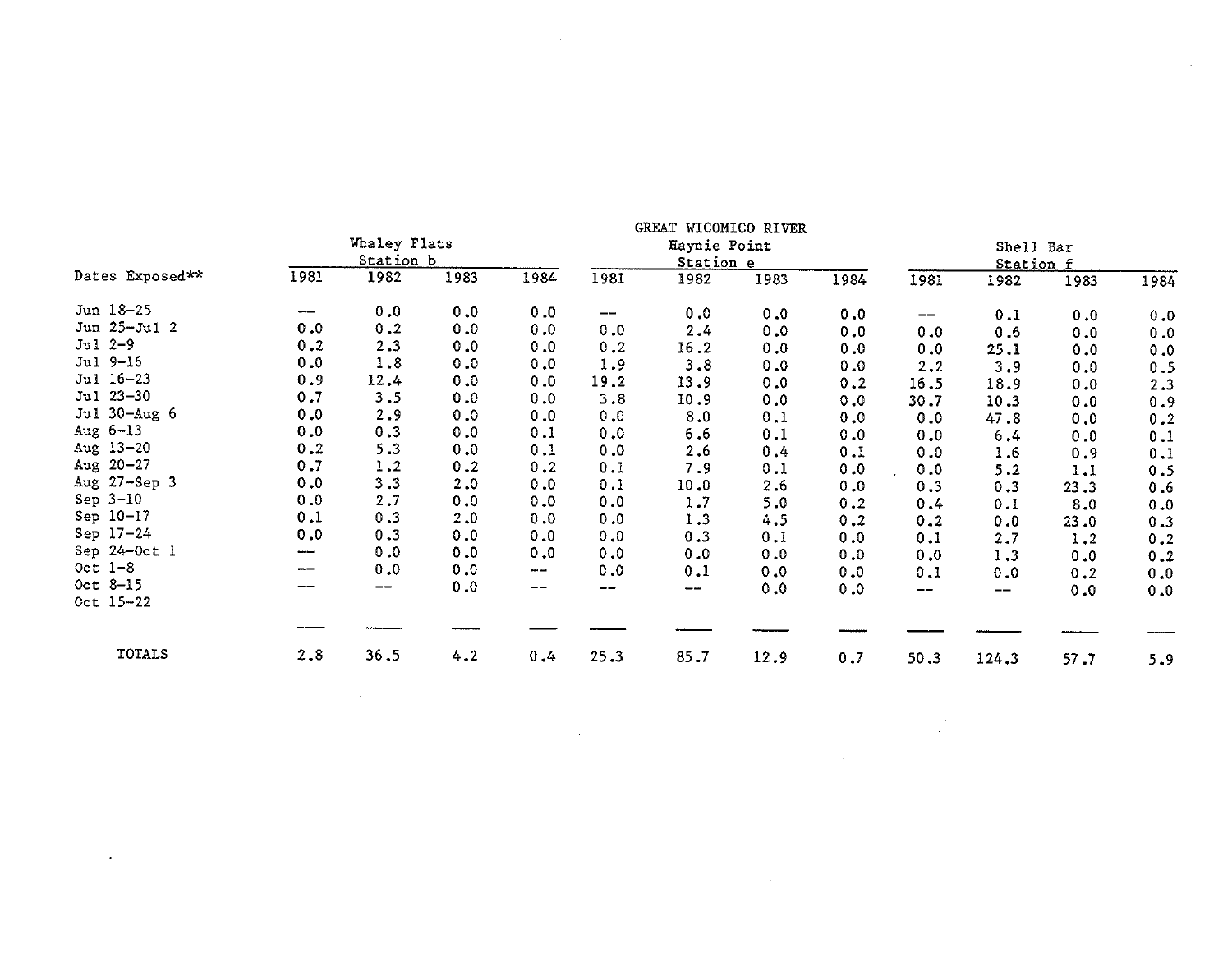|                 |      |                |         | GREAT WICOMICO RIVER |       |             |      |      |
|-----------------|------|----------------|---------|----------------------|-------|-------------|------|------|
|                 |      | Hudnall's Dock |         |                      |       | Glebe Point |      |      |
|                 |      | Station f      |         |                      |       | Station g   |      |      |
| Dates Exposed** | 1981 | 1982           | 1983    | 1984                 | 1981  | 1982        | 1983 | 1984 |
| Jun 18-25       |      | 0.0            | 0.0     | 0.0                  | $- -$ | 0.0         | ---  | 0.0  |
| $Jun 25-Ju1 2$  | 0.0  | 21.9           | 0.0     | 0.0                  | 0.0   | 76.2        | 0.0  | 0.0  |
| $Jul 2-9$       | 0.5  | 9.5            | 0.0     | 0.0                  | 0.3   | 49.8        | 0.0  | 0.0  |
| $Jul 9-16$      | 1.0  | 11.0           | 0.0     | 0.1                  | 0.7   | 11.1        | 0.0  | 0.1  |
| Jul 16-23       | 22.3 | 20.7           | 0.0     | 0.7                  | 18.8  | 24.7        | 0.0  | 0.2  |
| Jul 23-30       | 6.0  | 23.5           | 0.0     | 0.6                  | 62.2  | 61.8        | 0.0  | 1.3  |
| Jul 30-Aug 6    | 0.3  | 16.0           | 0.0     | 0.6                  | 31.1  | 123.0       | 0.0  | 0.2  |
| Aug $6-13$      | 0.0  | 8.5            | 0.0     | 0.4                  | 0.0   | 3.3         | 0.0  | 0.3  |
| Aug $13-20$     | 0.0  | 13.3           | 0.5     | 0.3                  | 0.0   | 3.9         | 0.0  | 0.0  |
| Aug $20 - 27$   | 0.0  | 3.6            | 0.0     | 0.1                  | 0.0   | 4.3         | 0.0  | 0.1  |
| Aug 27-Sep 3    | 0.1  | 8.6            | 2.1     | 0.3                  | 0.1   | 5.3         | 0.3  | 0.0  |
| Sep $3-10$      | 0.3  | 1.1            | 9.8     | 0.0                  | 1.6   | 0.8         | 0.2  | 0.0  |
| Sep 10-17       | 0.1  | 0.3            | $3 - 8$ | 0.0                  | 3.4   | 0.0         | 0.1  | 0.0  |
| Sep $17-24$     | 0.0  | 2.0            | 0.1     | 0.2                  | 1.8   | 0.5         | 0.0  | 0.0  |
| Sep 24-Oct 1    | 0.0  | 1.0            | 0.0     | 0.0                  | 0.2   | 0.3         | 0.0  | 0.0  |
| Oct $1-8$       | 0.0  | 0.0            | 0.0     | 0.0                  | 0.0   | 0.0         | 0.0  | 0.0  |
| $0ct$ 8-15      |      |                |         | 0.0                  |       |             | 0.0  | 0.0  |
| TOTALS          | 30.6 | 141.0          | 16.3    | 3,3                  | 120.2 | 365.0       | 0.6  | 2.2  |

 $\mathcal{L}(\mathcal{L}^{\mathcal{L}})$  and  $\mathcal{L}^{\mathcal{L}}$  and  $\mathcal{L}^{\mathcal{L}}$ 

 $\sim 10^{-1}$ 

 $\mathcal{L}^{\pm}$  $\sim$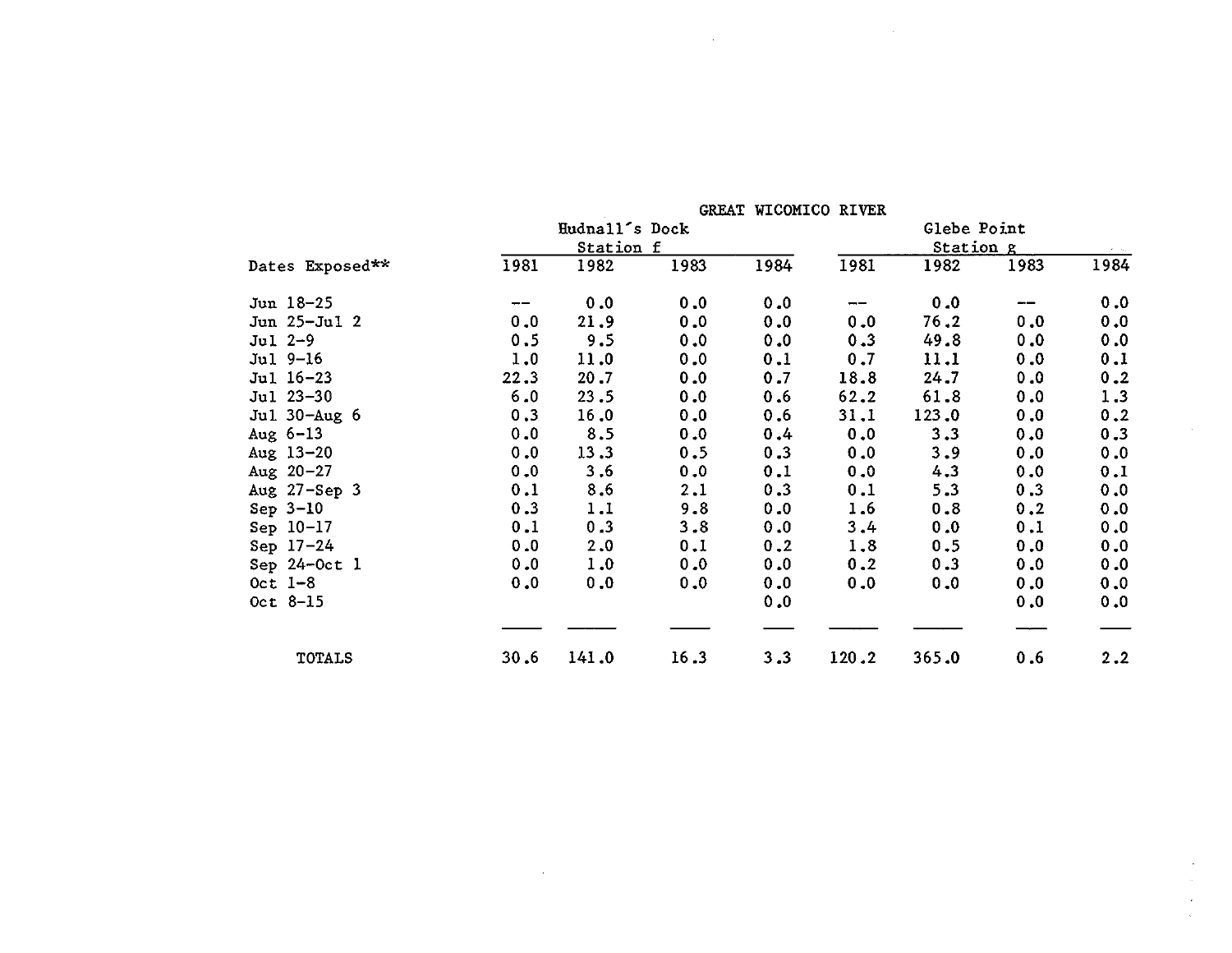|                 |      | Cornfield |      |             |                                | POTOMAC RIVER<br>Jones Shore |      |      |             | Great Neck |      |      |
|-----------------|------|-----------|------|-------------|--------------------------------|------------------------------|------|------|-------------|------------|------|------|
| Dates Exposed** | 1981 | 1982      | 1983 | 1984        | 1981                           | 1982                         | 1983 | 1984 | 1981        | 1982       | 1983 | 1984 |
| Jun 18-25       | --   | 0.0       | 0.0  | 0.0         | $\qquad \qquad \longleftarrow$ | 0.0                          | 0.0  | 0.0  | $-\!-\!$    | 0.0        | 0.0  | 0.0  |
| Jun 25-Jul 2    | 0.0  | 0.5       | 0.0  | 0, 0        | 0.0                            | 0.0                          | 0.0  | 0.0  | 0.0         | 0.0        | 0.0  | 0.0  |
| Jul 2-9         | 2.0  | 0.2       | 0.0  | 0.0         | 1.3                            | 0.2                          | 0.0  | 0.0  | 0.3         | 0.0        | 0.0  | 0.0  |
| Jul 9-16        | 1.0  | 0.2       | 0.0  | 0.0         | 0.7                            | 0.2                          | 0.0  | 0.0  | 0.0         | 0.0        | 0.0  | 0.0  |
| Jul 16-23       | 0.0  | 0.4       | 0.0  | 0.1         | 2.0                            | 0.3                          | 0.0  | 0.2  | 0.1         | 0.0        | 0.0  | 0.0  |
| Jul 23-30       | 0.0  | 0.3       | 0.0  | 0.0         | 0.0                            | 0.7                          | 0.0  | 0.1  | 0.0         | 0.0        | 0.0  | 0.0  |
| Jul 30-Aug 6    | 0.0  | 4.8       | 0.0  | 0.0         | 0.0                            | 1.6                          | 0.2  | 0.0  | 0.0         | 0.2        | 0.0  | 0.0  |
| Aug $6-13$      | 1.3  | 7.9       | 0.0  | 0.0         | 3.8                            | 4.1                          | 0.0  | 0.3  | 0.0         | 0.2        | 0.0  | 0.0  |
| Aug 13-20       | 7.9  | 12.2      | 0.0  | 0.0         | 1.6                            | 5.7                          | 0.0  | 0.0  | 0.0         | 0.0        | 0.0  | 0.0  |
| Aug $20 - 27$   | 7.9  | 66.9      | 0.4  | 0.1         | 1.6                            | 45.8                         | 0.2  | 0.0  | 0.0         | 0.9        | 0.0  | 0.0  |
| Aug 27-Sep 3    | 3.9  | 117.3     | 3.0  | 0.0         | 2.5                            | 177.8                        | 0.0  | 0.1  | 0.0         | 0.7        | 1.4  | 0.0  |
| Sep $3-10$      | 0.0  | 21.1      | 5.7  | 0.0         | 0.1                            | 12.2                         | 3.1  | 0.0  | 0.0         | 1.0        | 0.2  | 0.0  |
| Sep 10-17       | 2.0  | 6.4       | 9.0  | 0.0         | 0.0                            | 68.8                         | 6.3  | 0.0  | 0.0         | 0.0        | 0.2  | 0.0  |
| Sep 17-24       | 0.6  | 7.2       | 3.1  | 0.0         | 1.8                            | 62.6                         | 3.8  | 0.0  | 0.0         | 0.0        | 0.0  | 0.0  |
| Sep 24-Oct 1    | --   | 0.5       | 1.6  | 0.0         | 0.0                            | 1.0                          | 0.5  | 0.0  | 0.1         | 0.1        | 0.1  | 0.0  |
| Oct $1-8$       | ---  | 0.0       | 0.1  | 0.0         | --                             | 0.1                          | 0.4  | 0.0  | $-\!$ $\!-$ | 0.0        | 0.0  | 0.0  |
| Oct 8-15        | --   | 0.1       | 0.0  | $-\!$ $\!-$ | $\cdots$                       | 0.0                          | 0.0  | 0.0  | $-\!$       | 0.0        | 0.0  | 0.0  |
|                 |      |           |      |             |                                |                              |      |      |             |            |      |      |
| TOTALS          | 26.6 | 246.0     | 22.9 | 0.2         | 15.4                           | 381.1                        | 14.5 | 0.7  | 0.5         | 3.1        | 1.9  | 0.0  |

 $\sim 10^{11}$  km  $^{-1}$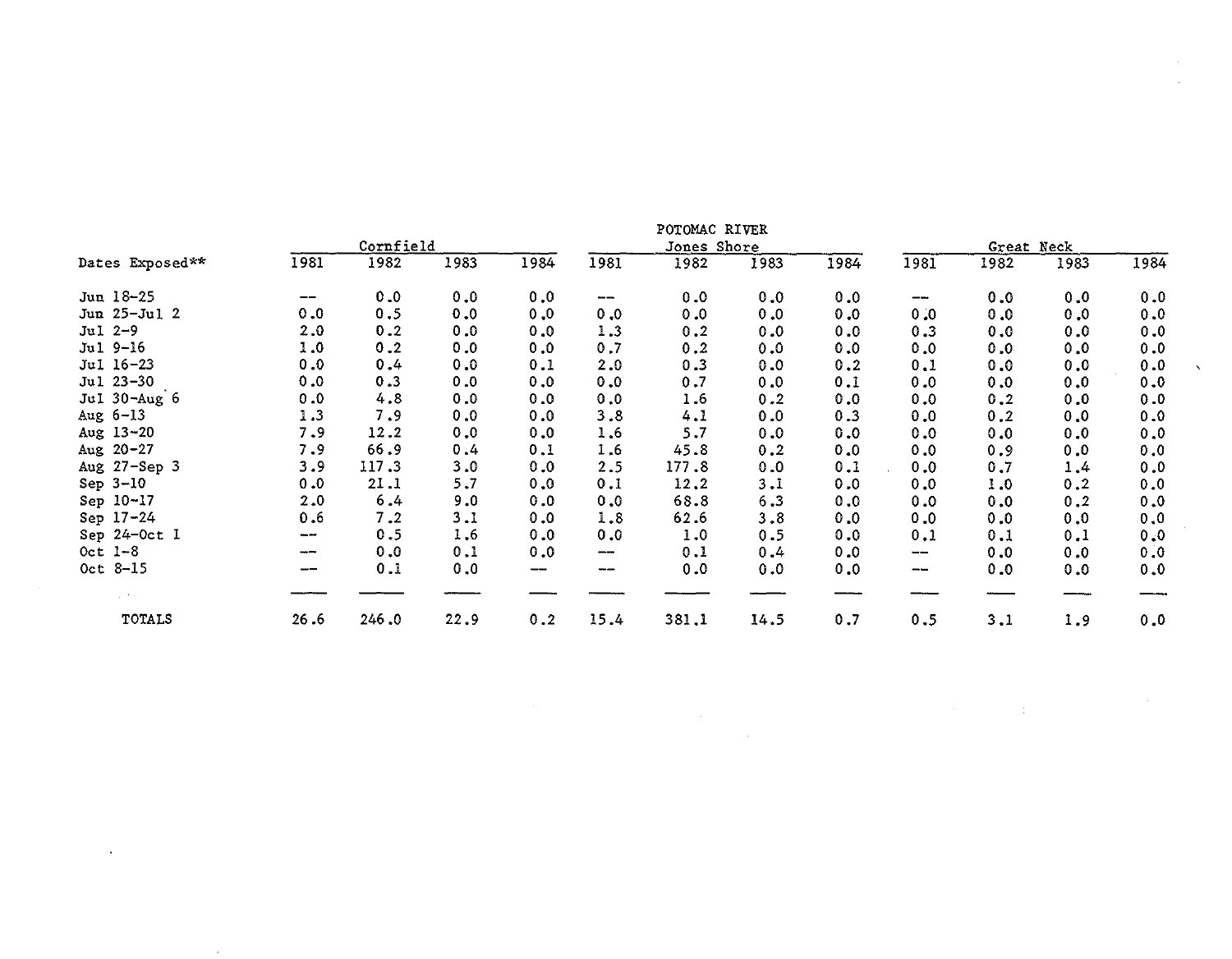|                   | POTOMAC RIVER |      |      |      |                        |            |      |      |      |      |               |      |
|-------------------|---------------|------|------|------|------------------------|------------|------|------|------|------|---------------|------|
|                   |               | Coan |      |      |                        | Hog Island |      |      |      |      | Thicket Point |      |
| Dates Exposed**   | 1981          | 1982 | 1983 | 1984 | 1981                   | 1982       | 1983 | 1984 | 1981 | 1982 | 1983          | 1984 |
| Jun 18-25         | --            | 0.0  | 0.0  | 0.0  | $\qquad \qquad \cdots$ | 0.0        | 0.0  | 0.0  | --   | 0.0  | 0.0           | 0.0  |
| Jun 25-Jul 2      | 0.0           | 0.0  | 0.0  | 0.0  | 0.0                    | 0.0        | 0.0  | 0.0  | 0.0  | 0.0  | 0.0           | 0.0  |
| $Jul 2-9$         | 0.0           | 0.1  | 0.0  | 0.0  | 0.4                    | 0.0        | 0.0  | 0.0  | 0.0  | 0.0  | 0.0           | 0.0  |
| Jul 9-16          | 0.0           | 0.1  | 0.0  | 0.0  | 0.0                    | 0.0        | 0.0  | 0.0  | 0.0  | 0.0  | 0.0           | 0.0  |
| Jul 16-23         | 0.0           | 0.7  | 0.0  | 0.0  | 0.0                    | 0.0        | 0.0  | 0.0  | 0.1  | 0.1  | 0.0           | 0.0  |
| Jul 23-30         | 0.0           | 0.8  | 0.0  | 0.0  | 0.0                    | 0.0        | 0.0  | 0.0  | 0.1  | 0.4  | 0.0           | 0.0  |
| Jul 30-Aug 6      | 0.0           | 0.0  | 0.0  | 0.0  | 0.0                    | 0.0        | 0.0  | 0.0  | 0.0  | 0.0  | 0.0           | 0.0  |
| Aug $6-13$        | 0.0           | 0.0  | 0.0  | 0.0  | 0.0                    | 0.2        | 0.0  | 0.0  | 0.0  | 0.2  | 0.0           | 0.1  |
| Aug $13 - 20$     | 0.0           | 0.0  | 0.0  | 0.0  | 0.1                    | 0.3        | 0.0  | 0.0  | 0.0  | 0.0  | 0.0           | 0.0  |
| Aug $20 - 27$     | 0.0           | 0.3  | 0.0  | 0.0  | 0.1                    | 0.1        | 0.0  | 0.0  | 0.0  | 0.0  | 0.0           | 0.0  |
| Aug 27-Sep 3      | 0.2           | 1.1  | 0.2  | 0.0  | 0.1                    | 0.4        | 0.0  | 0.1. | 0.3  | 0.0  | 0.0           | 0.0  |
| Sep $3-10$        | 0.1           | 0.9  | 0.6  | 0.0  | 0.0                    | 0.3        | 1.0  | 0.1  | 0.0  | 1.1  | 0.1           | 0.0  |
| Sep 10-17         | 0.0           | 0.0  | 0.1  | 0.0  | 0.3                    | 0.2        | 0.1  | 0.0  | 0.0  | --   | 0.2           | 0.0  |
| Sep 17-24         | 0.0           | 0.2  | 0.0  | 0.0  | 0.6                    | 0.0        | 0.0  | 0.1  | 0.0  | --   | 0.0           | 0.0  |
| Sep $24$ -Oct $1$ | 0.0           | 0.0  | 0.0  | 0.0  | 0.1                    | 0.4        | 0.4  | 0.0  | 0.4  | --   | 0.8           | 0.0  |
| $0ct$ $1-8$       | --            | 0.0  | 0.0  | 0.0  | $-\rightarrow$         | 0.0        | 0.0  | 0.0  | --   | --   | 0.0           | 0.0  |
| $Oct 8-15$        |               | 0.0  | 0.0  | 0.0  | ---                    | 0.0        | 0.0  | 0.0  | ---  | --   | 0.0           | 0.0  |
| $0ct$ 15-22       |               |      |      |      |                        |            |      |      |      |      |               |      |
|                   |               |      |      |      |                        |            |      |      |      |      |               |      |
| <b>TOTALS</b>     | 0.3           | 4.2  | 0.9  | 0.0  | 1.7                    | 1.9        | 1.5  | 0.3  | 0.9  | 1.8  | 1.1           | 0.1  |

 $\mathcal{L}^{\text{max}}_{\text{max}}$  , where  $\mathcal{L}^{\text{max}}_{\text{max}}$ 

 $\sim$  $\mathcal{L}^{\mathcal{L}}$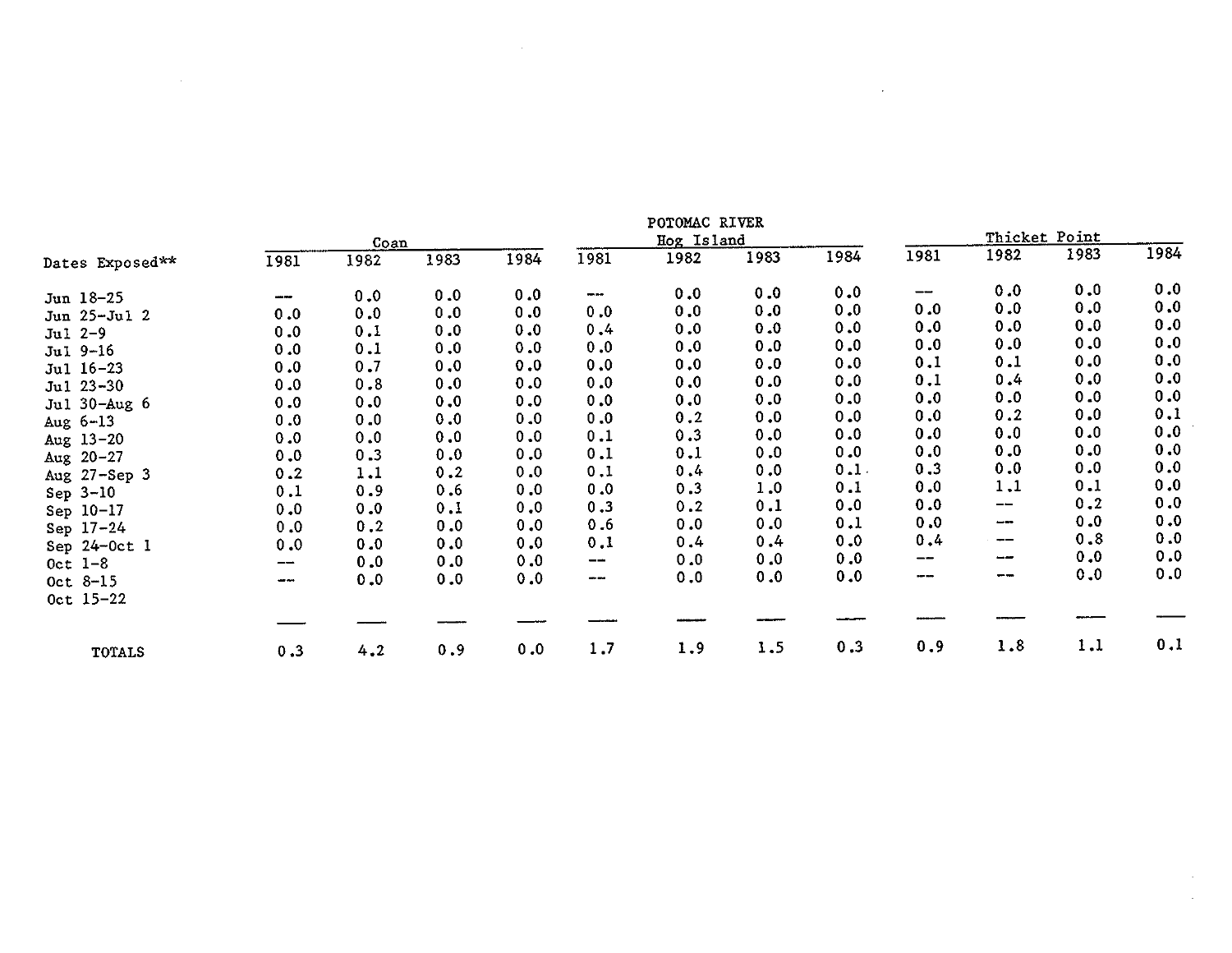|                    | EASTERN SHORE, SEASIDE              |         |       |      |  |  |  |  |
|--------------------|-------------------------------------|---------|-------|------|--|--|--|--|
|                    | VIMS Pier at<br><b>Wachapreague</b> |         |       |      |  |  |  |  |
| Dates Exposed**    | 1981                                | 1982    | 1983  | 1984 |  |  |  |  |
| Jun 18-25          |                                     |         | 0.0   | 0.0  |  |  |  |  |
| Jun 25-Jul 2       | 1.0                                 |         | 0.0   | 0.0  |  |  |  |  |
| $Jul$ 2-9          | 0.5                                 |         | 0.5   | 0.1  |  |  |  |  |
| Jul 9-16           | 1.2                                 | 0.9     | 2.0   | 0.3  |  |  |  |  |
| Jul 16-23          | 2.2                                 | 4.9     | 23.1  | 0.0  |  |  |  |  |
| Jul 23-30          | --                                  | 2.1     | 12.5  | 0.0  |  |  |  |  |
| Jul 30-Aug 6       | 1.4                                 | 4.9     | 33.0  | 1.7  |  |  |  |  |
| Aug $6-13$         | 0.1                                 | 19.7    | 1.6   | 0.8  |  |  |  |  |
| Aug $13 - 20$      | 0.0                                 | 13.2    | 1.1   | 2.2  |  |  |  |  |
| Aug $20 - 27$      | 0.1                                 | 4.7     | 2,6   | 5.1  |  |  |  |  |
| Aug $27 -$ Sep $3$ | 0.0                                 | $0.4 -$ | 2.7   | 15.2 |  |  |  |  |
| Sep $3-10$         | 0.0                                 | $0.4 -$ | 30.7  | 24.8 |  |  |  |  |
| Sep 10-17          | 0.0                                 | 1.5     | 9.9   | 4.4  |  |  |  |  |
| Sep 17-24          | 0.0                                 | 0.6     | 0.7   | 0.3  |  |  |  |  |
| Sep $24-0ct$ 1     | 0.0                                 | 1.3     | 0.6   | 0.3  |  |  |  |  |
| $0ct$ 1-8          |                                     | 1.2     | 0.0   | 1.2  |  |  |  |  |
| $0ct$ $8-15$       |                                     | --      | 0.0   | 0.0  |  |  |  |  |
| Oct 15-22          |                                     |         | 0.0   | 0.0  |  |  |  |  |
|                    |                                     |         |       |      |  |  |  |  |
| <b>TOTALS</b>      | 6.5                                 | 55.8    | 121.0 | 56.4 |  |  |  |  |

 $\label{eq:2.1} \mathcal{L}^{\mathcal{A}}_{\mathcal{A}}(\mathcal{A})=\mathcal{L}^{\mathcal{A}}_{\mathcal{A}}(\mathcal{A})=\mathcal{L}^{\mathcal{A}}_{\mathcal{A}}(\mathcal{A})=\mathcal{L}^{\mathcal{A}}_{\mathcal{A}}(\mathcal{A})=\mathcal{L}^{\mathcal{A}}_{\mathcal{A}}(\mathcal{A})$ 

 $\sim$   $\sim$ 

 $\mathcal{A}^{\mathcal{A}}$